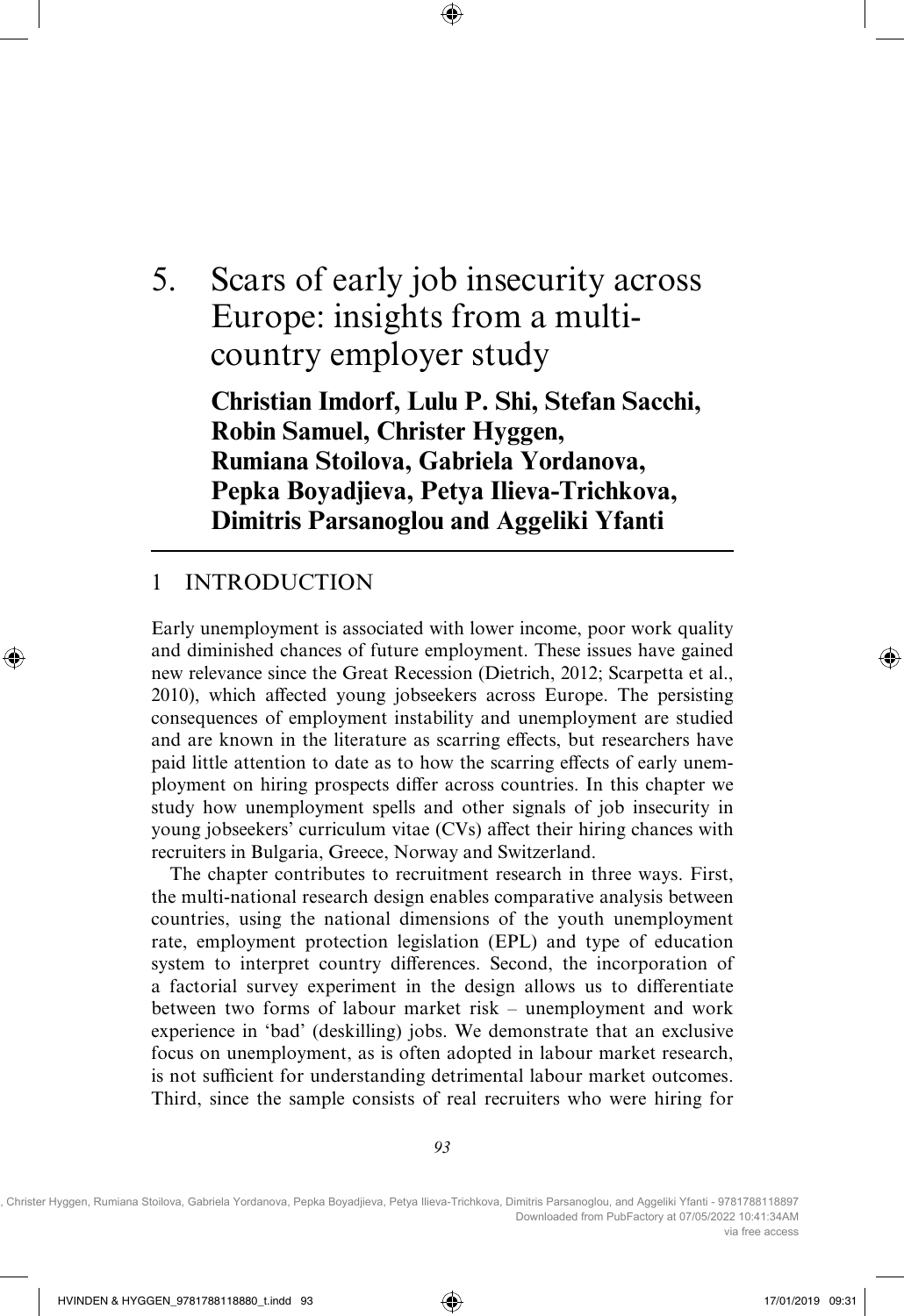current jobs at the time of the study, we obtained a unique international data set with high external validity. The findings indicate that the scarring effects of early unemployment and deskilling jobs vary across countries and education levels and also that frequent job changes (job-hopping) additionally damage future employment chances. Our study has important implications for active labour market policies. The findings suggest that measures seeking to quickly reintegrate young unemployed into the labour market without considering job quality may not be an optimal solution, given that work experience in a bad job can negatively affect recruiters' evaluations.

## 2 UNDERSTANDING UNEMPLOYMENT SCARRING

According to human capital theory unemployment can be understood as missed chances to obtain work-relevant skills and knowledge (Pissarides, 1992). In addition, previously acquired human capital might depreciate during a period of inactivity (Mooi-Reci and Ganzeboom, 2015). There is little consensus as to whether high- or low-skilled workers are better protected against the negative effects of early unemployment. Whereas some scholars argue that high-skilled workers can overcome unemployment easier because they have demonstrated potential productivity (Eriksson and Rooth, 2014), others maintain that unemployment affects low-skilled workers less because they have less human capital that may deteriorate during inactive spells (Bonoli, 2014). Overall, from a human capital perspective we expect employers to prefer applicants without gaps in their careers to applicants with such gaps, all else being equal.

A challenge employers face when hiring is that they cannot directly assess the previous human capital deterioration of job candidates. Moreover, given limited time and resources in the hiring process, it is difficult for them to predict an applicant's productivity. According to signalling theory*,* recruiters draw on visible cues – signals – such as education, school grades or employment experience to predict an applicant's productivity and suitability for a job (Spence, 1973), thus reducing uncertainty in the hiring process. For young people with little or no job experience, this kind of inferencing is more difficult because there are fewer cues to signal how productive they might be (Bills, 2003; Gangl, 2003b). Gaps in applicants' CVs can also serve as signals and influence their chances of finding a job. Previous studies have found that employers tend to associate unemployment with unobservable negative qualities such as low productivity, weak motivation, lack of commitment, problematic character qualities or other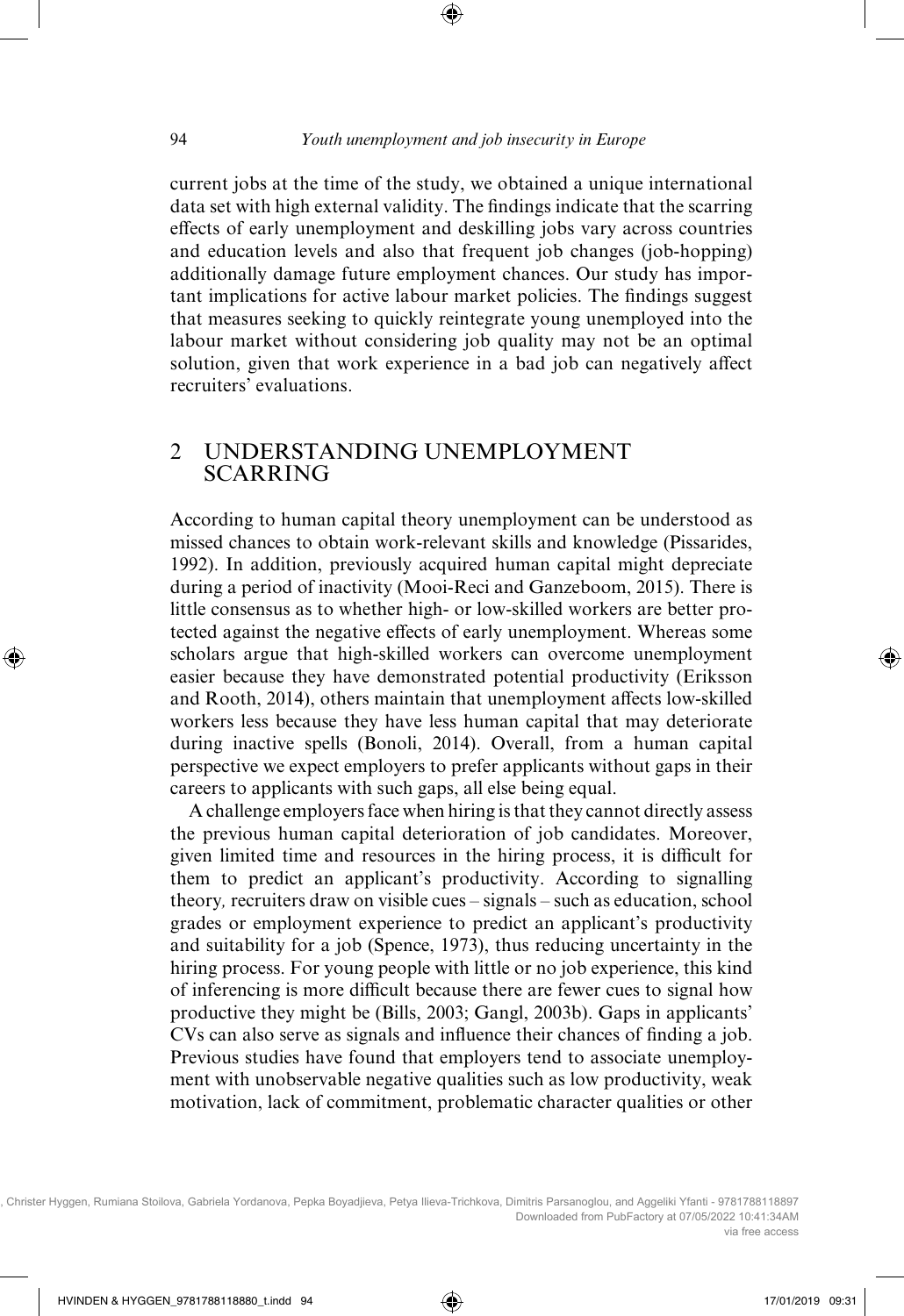negative traits (Atkinson et al., 1996; Devins and Hogarth, 2005) and that they tend to be careful and reluctant to hire applicants who have previously experienced unemployment. Consequently, some employers may even prefer not to fill a position so as to avoid the risk of disrupting the workplace (Devins and Hogarth, 2005).

We must stress that signals are context dependent and that the way in which employers interpret unemployment depends on various factors. At the micro level, such factors may be characteristics of the job and/or features of the applicants. For example, people may choose to stay voluntarily unemployed if the available jobs do not match their level of qualification or do not satisfy their reservation wage, that is, the proposed pay is below the lowest wage they would be willing to accept (Brown and Taylor, 2009; Ma and Weiss, 1993). In these cases recruiters may not regard having been unemployed as a problematic trait, and employers might perceive unemployment less sceptically in cases of high-skilled applicants because the latter may have higher reservation wages (Pissarides, 2000). At the macro level, factors such as a country's education system or unemployment rate may play important roles. For example, in countries with a high unemployment rate and poor overall labour market conditions, employers may consider unemployment to be a common trait. In such contexts unemployment would be a noisy signal and not very useful for inferring the suitability of applicants (e.g., Lupi and Ordine, 2002). To sum up, from the point of view of signalling theory, employers may use unemployment as a signal to predict an applicant's qualities; and the signalling value of unemployment will depend on contextual factors.

## 3 THE ROLE OF NATIONAL CONTEXTS IN UNDERSTANDING UNEMPLOYMENT SCARRING

The role of national contexts for individuals' employment opportunities and job insecurity risks has been widely discussed. Unemployment rates, labour market regulations − such as EPL (Van der Velden and Wolbers, 2001) – and education systems (Allmendinger and Leibfried, 2003) are important factors influencing individuals' labour market outcomes. However, there is a lack of studies analysing how these macro contexts might determine reintegration into the labour market following experiences of job insecurity. In the following we describe these contextual factors, which are key to understanding how unemployment scarring varies across countries.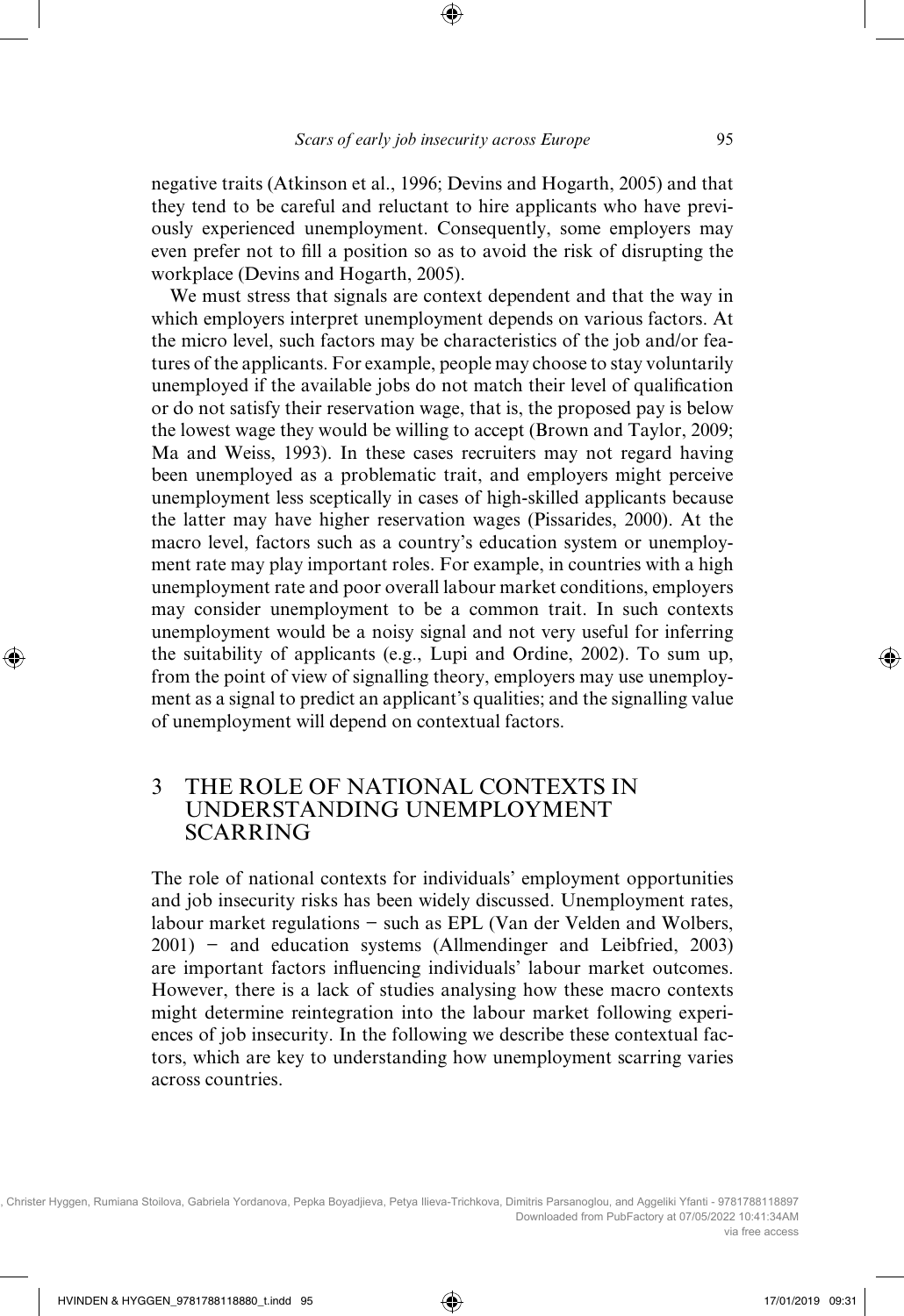#### **3.1 Magnitude of Youth Unemployment**

If the overall youth unemployment rate is high, one may assume that an individual's unemployment will have a less negative impact on future job searches. In this situation unemployment is associated to a lesser extent with individual failure (Biewen and Steffes, 2010; Imbens and Lynch, 2006). The recent economic crisis severely hit two of the four countries we studied (Bulgaria and Greece), resulting in high youth unemployment rates especially in Greece. In 2015, 50 per cent of 15−24-year-olds were unemployed in Greece, while 22 per cent of this age group were unemployed in Bulgaria (Eurostat, 2015). Norway and Switzerland, by contrast, exhibited relatively low youth unemployment rates of 10 per cent each during the same period (Eurostat, 2015; Karamessini et al., 2016). Because spells of unemployment are common amongst young people in Greece and Bulgaria, this kind of information may not strongly affect employers' assessments of job candidates in these two countries. In contrast, the same information is likely to attract the attention of employers in Norway and Switzerland because youth unemployment is less common in their national contexts. From the perspective of signalling theory we therefore expect previous unemployment to be a stronger signal in Norway and Switzerland than in Bulgaria and Greece.

#### **3.2 Employment Protection Legislation (EPL)**

Strict EPL may protect workers against dismissal, but it may also make recruiters more cautious, given that once workers have been hired employers cannot easily fire those who prove to be unsuitable or less productive (Breen, 2005). Such adverse effects are particularly likely for young people with little labour market experience, current or previous unemployment, or low levels of human capital. The reason is that employers will tend to associate more risk with such kinds of job candidate and thus refrain from hiring them.

Many observers have associated strict EPL with higher youth unemployment rates (Breen, 2005; Van der Velden and Wolbers, 2001), but research about the impact of employment protection on unemployment scarring is rare. Recruiters in countries with strict EPL might be more careful about hiring applicants with any sort of early unemployment so as to avoid hiring unsuitable job candidates who would then be difficult to fire. According to the EPL index of the International Labour Organization, Switzerland and Bulgaria had rather weak protection against individual dismissal in 2011 (CH: 0.32; BG: 0.38). In contrast, EPL was stricter in Norway (0.45) and Greece (0.46 and 0.51 for blue- and white-collar jobs, respectively; see ILO, 2015). The Labour Freedom Index of the Heritage Foundation (2017) con-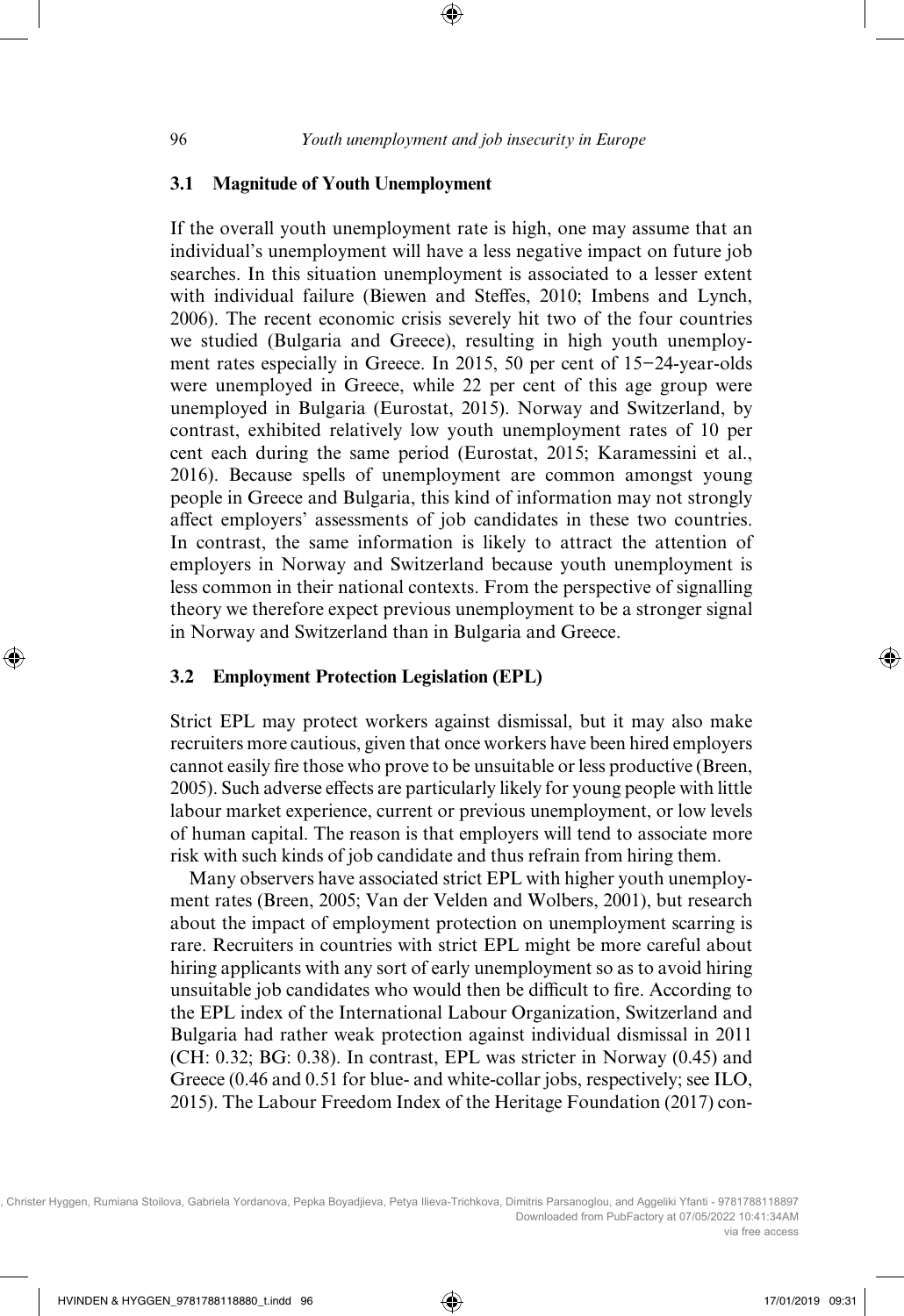firms these differences. According to its 2016 data, there was relatively high labour freedom in Switzerland and Bulgaria (72 points for both countries) compared to Greece and Norway, both of which had lower labour freedom scores (50 and 49 points, respectively). Given the stricter EPL in Norway and Greece, we would expect more pronounced unemployment scarring in these two countries compared to Switzerland and Bulgaria.

#### **3.3 Education System**

The link between a country's education system and the labour market can influence school-to-work transitions and youth employment (Gangl, 2003a; Van der Velden and Wolbers, 2003; Walther, 2006). Countries with strong initial vocational education training (IVET) systems, which provide occupation-specific skills, have comparably smooth transitions (Walther, 2006). Dual-track IVET, where education and training take place in parallel at the workplace and in vocational schools, fosters smooth school-to-work transitions (Allmendinger, 1989; Van der Velden and Wolbers, 2003). The strong involvement of labour market actors in dual-track IVET systems strengthens the alignment of vocational programmes with labour market needs. The resulting vocational certificates serve recruiters as highly informative signals of occupation-specific skills, resulting in a lower share of IVET graduates who are unable to find jobs (Breen, 2005; Sacchi et al., 2016).

With respect to our country cases, the IVET participation rate is lowest in Greece (31.5 per cent). Norway (50.7 per cent) and Bulgaria (53.7 per cent) have IVET rates at intermediate levels, whereas we find the highest IVET rate in Switzerland (65.6 per cent; see Eurostat, 2014; Hora et al., 2016; SERI, 2015). Moreover, dual-track IVET is most prevalent in Switzerland (Buchmann and Sacchi, 1998; Hora et al., 2016) and somewhat less so in Norway (Bäckman et al., 2011; Bjerkeng, 2015). Vocational education and training in Bulgaria and Greece is mainly school based (Cedefop, 2014; Georgiadis, 2014). We envisage unemployment scarring to be strongest in contexts where employers expect smooth school-to-work transitions. This is most likely the case for holders of IVET certificates, especially if those certificates signal an occupation-specific apprenticeship training. We therefore expect to find the strongest unemployment scarring difference between applicants with different types of education – to the disadvantage of IVET certificate holders – in Switzerland and to a lesser extent in Norway. In Greece and Bulgaria, in contrast, we do not expect unemployment scarring to vary across different types of education.

Table 5.1 summarizes the assumed relationships between macro contexts and unemployment scarring for each country. Given that there are just four countries in our study, our attempts to identify relevant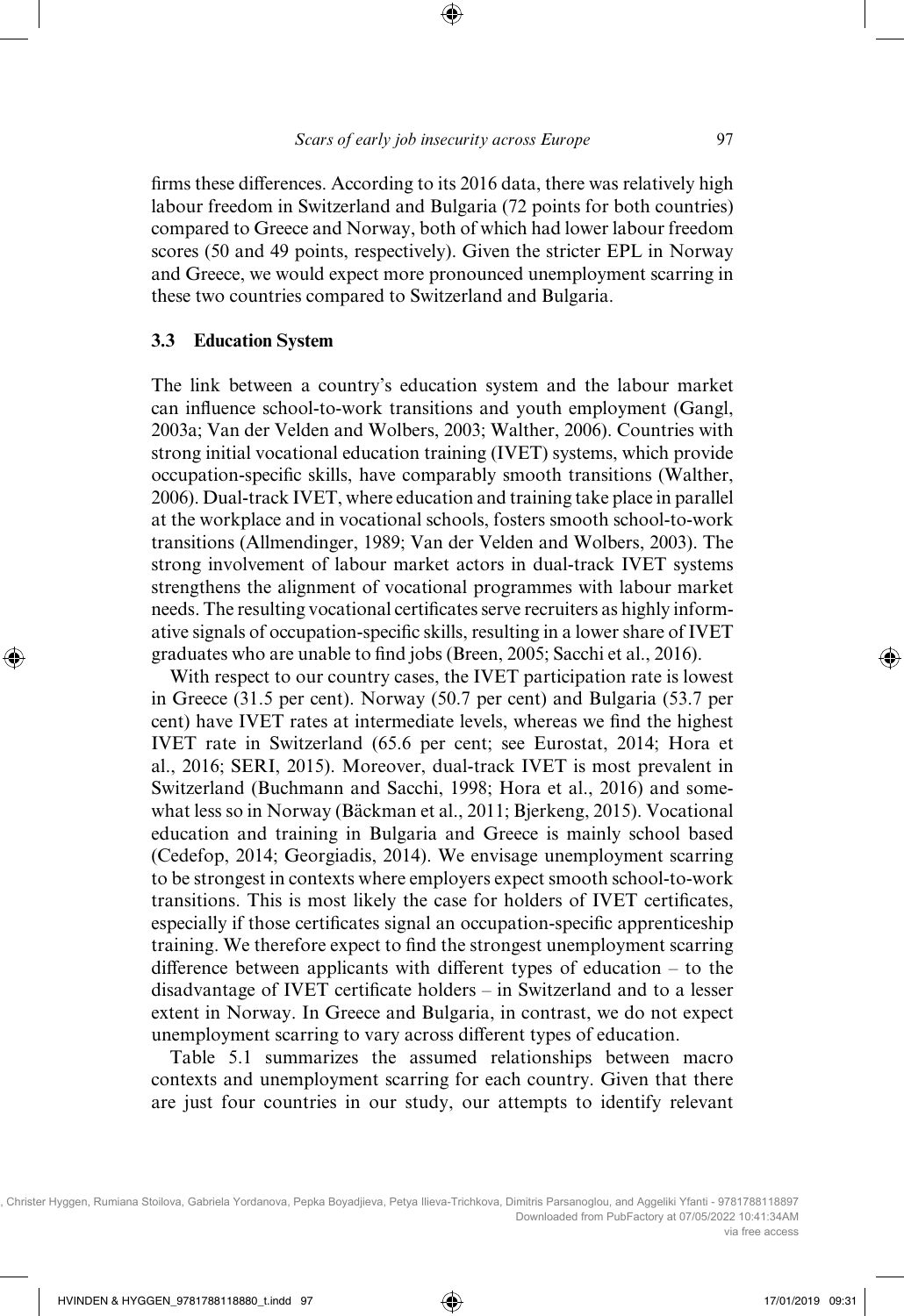|                                                           | Bulgaria                                                      | Greece                                          | Norway                                                                               | Switzerland                             |
|-----------------------------------------------------------|---------------------------------------------------------------|-------------------------------------------------|--------------------------------------------------------------------------------------|-----------------------------------------|
| <b>Economic</b><br>context: youth<br>unemployment<br>rate | Moderate                                                      | High                                            | Low                                                                                  | Low                                     |
| Assumed<br>unemployment<br>scarring                       |                                                               |                                                 | $^{+}$                                                                               | $^{+}$                                  |
| <b>Employment</b><br>protection<br>legislation            | Weak                                                          | Tight                                           | Tight                                                                                | Weak                                    |
| Assumed<br>unemployment<br>scarring                       |                                                               | $^{+}$                                          | $^{+}$                                                                               |                                         |
| <b>Education</b><br>system                                | Moderate<br><b>IVET</b> share,<br>school-based<br><b>IVET</b> | Low <b>IVET</b><br>share, school-<br>based IVET | Moderate <b>IVET</b><br>share, mix of<br>school- and<br>company-based<br><b>IVET</b> | High IVET<br>share, dual-<br>track IVET |
| Assumed<br>unemployment<br>scarring                       |                                                               |                                                 | $^{+}$                                                                               | $++$                                    |

*Table 5.1 Assumed relationships between country contexts and unemployment scarring*

*Source:* Authors' own representation.

factors behind the international differences in unemployment scarring are inevitably tentative. Rather than testing hypotheses in the strict sense through a quantitative comparative country analysis, this chapter presents a theory-driven and explorative multiple case study that is open to further specification in future research.

# 4 DATA AND METHODS

### **4.1 Research Design and Sampling**

We carried out a multi-national web survey in which we had embedded a factorial survey experiment, targeting the survey at recruiters who were responsible for filling an advertised job. In contrast to other forms of field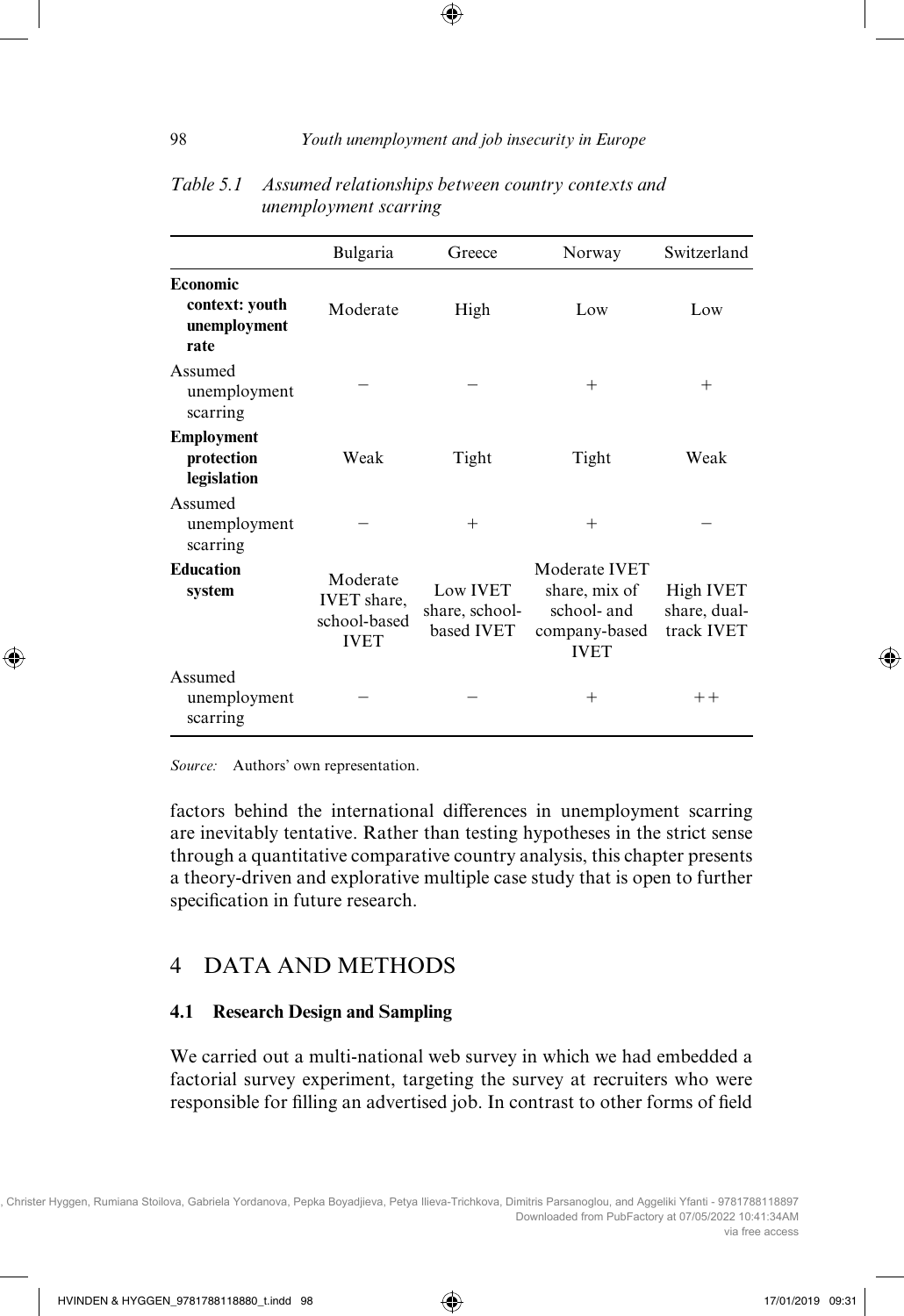experiments applied in recruiter studies (e.g., conjoint or audit studies), our factorial survey experiment facilitated the simultaneous variation of multiple applicant features. Based on a pool of hypothetical candidates – so-called vignettes – with different combinations of individual characteristics (such as education level and unemployment experience), this method made it possible to measure both the single and joint effects of such signals on how recruiters evaluated the fictional CVs.

We sampled real vacancies in Bulgaria, Greece, Norway and Germanspeaking Switzerland. We use the term real vacancies to refer to open job positions advertised in the four countries from May 2016 to June 2016. We restricted the sampled job advertisements to the five occupational fields of mechanics, finance (banking and insurance), catering (service personnel), nursing and information technology (ICT). This provided us, first, with a sample of low-, middle- and high-skilled jobs; second, with both gendermixed and gender-typed jobs; third, with occupations that are more or less dependent on and linked to technological innovations; and, finally, with jobs with higher and lower turnover rates (for further details, see Hyggen et al., 2016).

To ensure a sufficient match between the requirements of the selected vacancies and the characteristics of the hypothetical job candidates in the vignettes, we applied internationally comparable sampling criteria for each occupational field. By restricting the sampling of job advertisements to a narrow selection of detailed ISCO codes (International Standard Classification of Occupations), we ensured a reasonable fit between the real job profiles and the standardized vignettes designed for each occupational field. Hyggen et al. (2016) have described our detailed sampling strategies, including the choice of job-advertising communication channels, the exact procedures whereby recruiters were contacted and national-specific adaptions of the standardized sampling strategy.

The global response rate was 16 per cent (completed survey). The response rate was highest in Switzerland at 27 per cent and lowest in Greece at 10 per cent (Bulgaria: 17 per cent; Norway: 14 per cent). All cases with complete data on the research variables were included in the analytical sample for this chapter. This resulted in a final sample of 2885 recruiters and 27 612 CVs.

### **4.2 Variables**

The experimental variables include:

1. Combinations of occupational specificity of education and level of education and work experience (nine categories);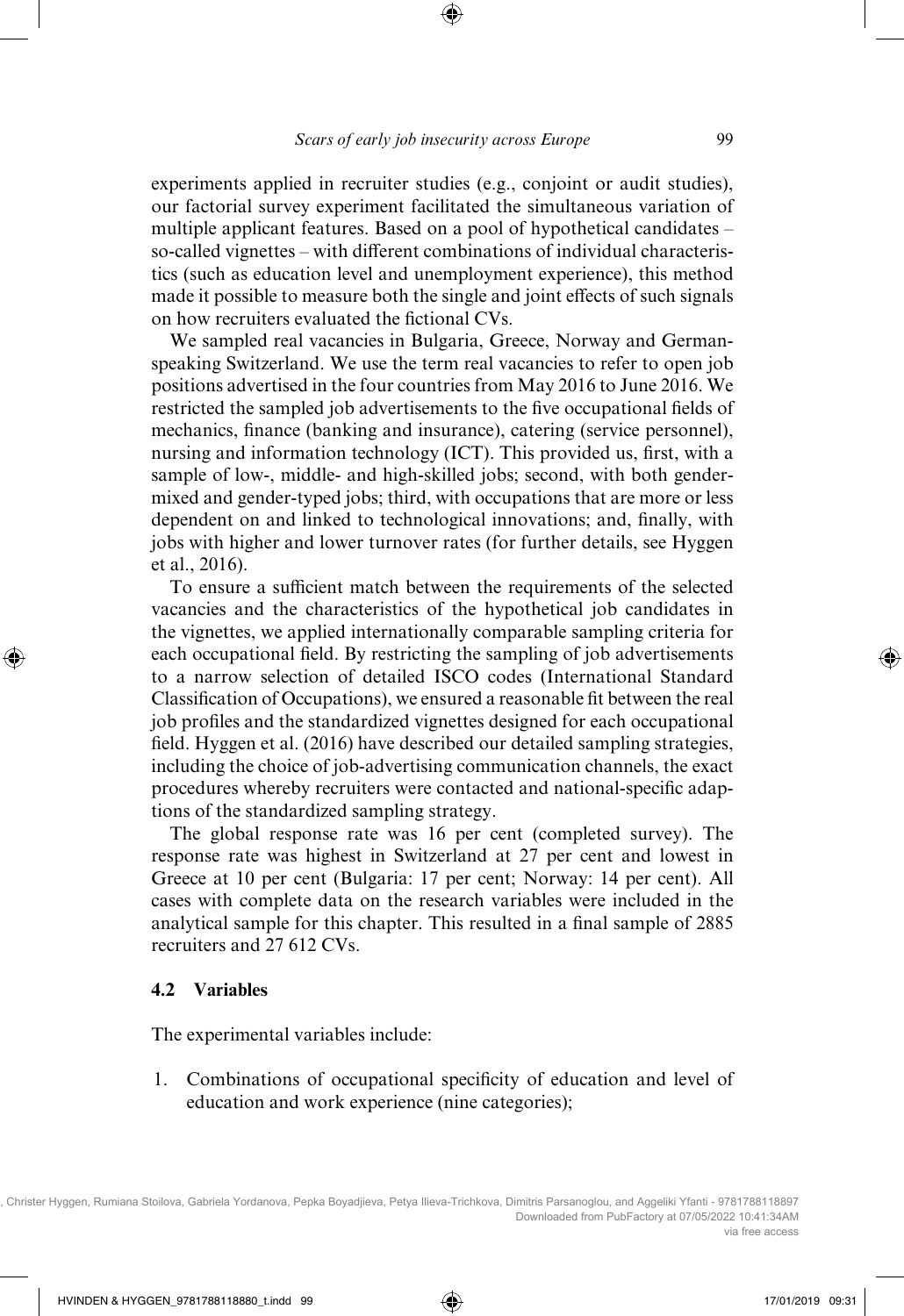- 2. Different combinations of duration and timing of unemployment (seven categories);
- 3. Gender (two categories); and
- 4. A national variable that makes it possible to capture country-specific recruitment issues (two categories).

These criteria resulted in a universe of 252 vignettes, that is possible combinations of signals (see the description of the experimental variables in Table 5A.1, Appendix, this chapter). Based on pretest response rates, we decided to field optimized subsets of 164 vignettes in Norway and Switzerland and subsets of 92 vignettes in Bulgaria and Greece (for further details of the experimental design, see Hyggen et al., 2016).

The variable *occupational specificity of education and work experience* reflects whether the applicant had participated in training and had worked in the occupational field of the advertised job or in an unrelated occupational field. This variable has three categories:

- 1. Occupation-specific education and work experience;
- 2. Non-occupation-specific education and work experience; and
- 3. Occupation-specific education but work experience in deskilling jobs.

*Deskilling jobs* refers to work experience in jobs for which the employee is overqualified and where previously acquired qualifications are no longer used and further trained; a typical deskilling job is *call-centre agent*. The CVs of the respective hypothetical candidates would thus show up to five years of work experience in a call centre*.* Given three different *levels of education and work experience* (*low, middle, high*), this resulted in nine possible combinations of education and work experience.

Our research design allowed for disentangling duration and timing of unemployment. In this chapter, however, we dichotomize this variable (unemployment vs no unemployment) for ease of presentation and interpretation. We further include applicants' gender in the analysis. Both nationality and the total time span of five years of labour market experience (employed or unemployed) since leaving formal education are held constant.

We asked employers to rate ten fictitious CVs with regard to the position for which they were recruiting at the time of sampling (in Greece, each recruiter assessed eight vignettes). The statement read: 'What are the chances that a candidate with the CV shown above would be considered for the advertised job?' Employers responded using a rating scale ranging from 0 'practically zero' to 10 'excellent'.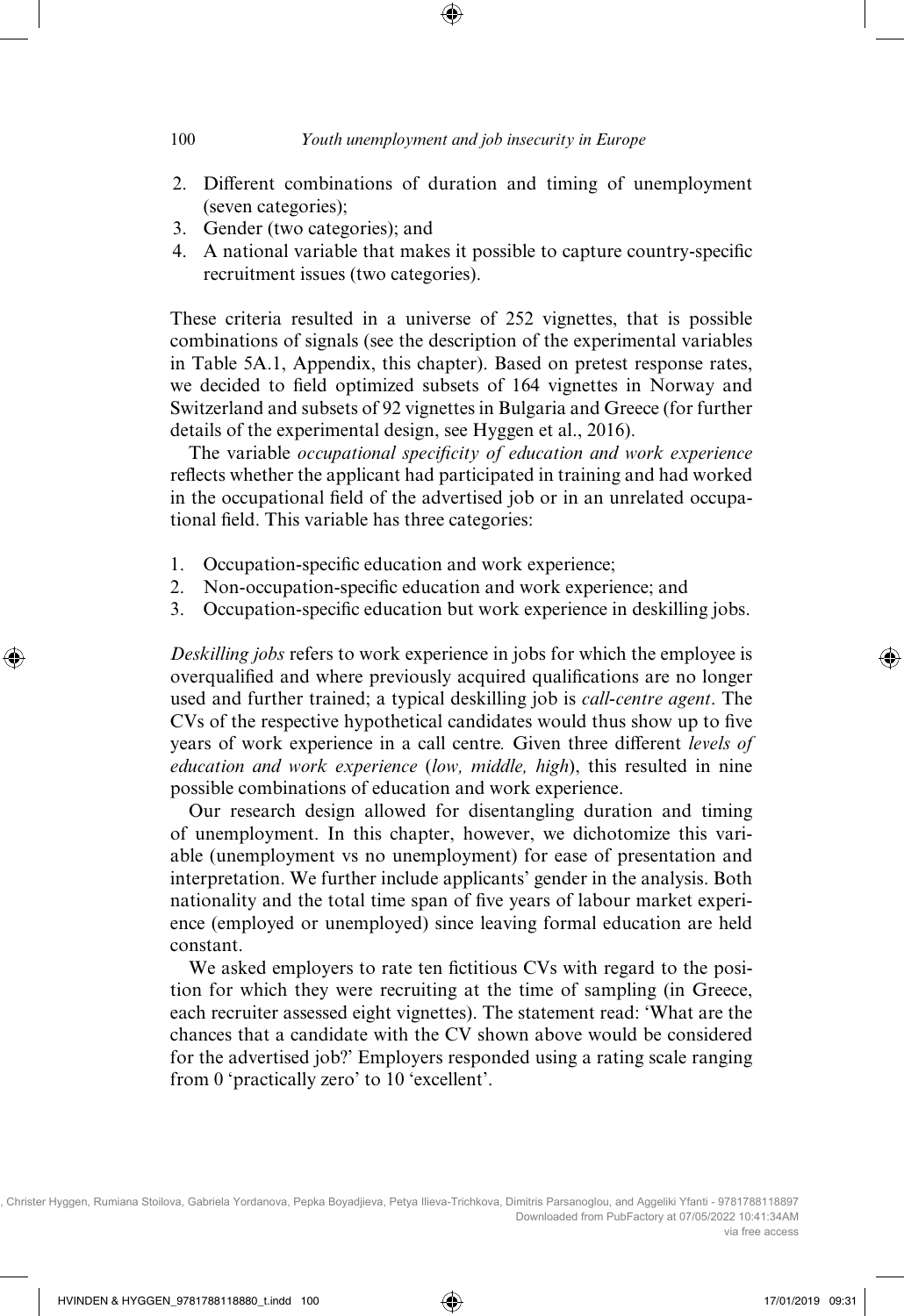### **4.3 Analytical Strategy**

Given that each recruiter rated multiple vignettes, we cannot treat their assessments as independent measures. Unobserved characteristics (such as current mood) may have affected a recruiter's ratings. We therefore employed random-effects multi-level linear regression models (see Auspurg and Hinz, 2015) to examine the effects of unemployment spells on the ratings. To enable interpretation of the ratings, we calculated the marginal effects (and their confidence intervals) of our research variables *unemployment* and *having worked in deskilling jobs*. To test our hypothesis on the scarring effects of the two variables, we estimated country-specific regression models (for detailed model specifications, please refer to Imdorf et al., 2017).

To interpret the following graphs, we also relied on several postestimation significance tests of the differences between countries and education levels. The reported marginal effects refer to hypothetical job candidates who fulfil all the requirements of the advertised job regarding educational qualifications (level as well as occupational field of study) and job experience. We calculated the marginal effects by holding constant the match between the candidate and the job as regards the required education level and the occupational specificity, while averaging the other variables at their means.

## 5 UNEMPLOYMENT SCARRING ACROSS COUNTRIES AND EDUCATION LEVELS

#### **5.1 Unemployment Scarring Across Countries**

In line with our assumption, Figure 5.1 shows that unemployment scarring was stronger in Switzerland and Norway where youth unemployment rates were lower. The scarring effects of unemployment differed significantly between countries, with the strongest scarring by far being found in Norway (reduced rating of -1.1 points), followed by Switzerland (-0.7 points) (see Table 5A.2 in the Appendix, this chapter). The negative effects of unemployment in Bulgaria and Greece were smaller and not significant. The differences in recruiters' evaluations of unemployment were significant between Norway and all other countries, whereas Switzerland differed from Greece at a significance level only of  $p = 0.10$  and did not differ from Bulgaria. The results for the Bulgarian and Greek respondents did not differ significantly.

At least as far as employer-induced scarring effects are concerned,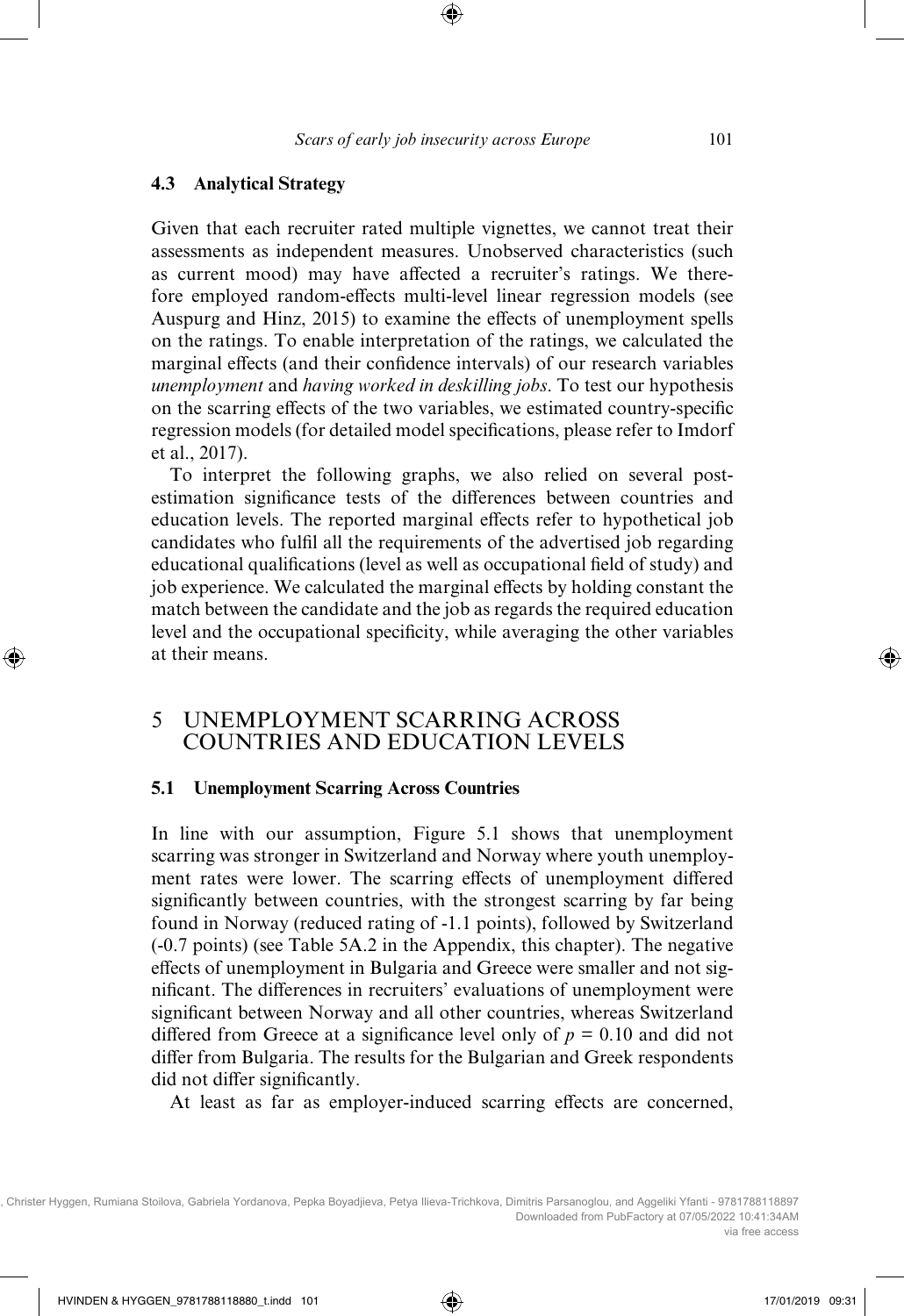

**Marginal effects of unemployment (95%cCI)**

*Source:* Original data from authors.

### *Figure 5.1 Scarring effects (incl. 95% confidence intervals) of unemployment on recruiters' ratings across four countries*

our findings suggest that one should be cautious not to overstate unemployment scarring in countries that are especially affected by youth unemployment.

The difference between the two economically well-performing countries – a stronger detrimental effect of unemployment in Norway than in Switzerland – supports our second assumption: the stricter EPL in Norway compared to Switzerland may play a determining role in recruiters' decisions whether to employ applicants who have experienced early job insecurity. However, we could not find a comparable difference between Greece (high protection) and Bulgaria (low protection). An explanation might be that national economic performance has more explanatory power concerning unemployment-induced scarring and that − below a certain level − economic performance overshadows the effect of employment protection. In addition, Greece has recently been subject to profound reforms as part of fiscal-discipline policies imposed by the structural adjustment programmes accompanying the Memoranda of Understanding between this country and its creditors. According to this document, Greek labour market reforms should aim at expanding flexible forms of employment (as against steady and full-time employment) and flexible working hours, at facilitating layoffs and at changing how collective bargaining determines wages (Kouzis, 2014; for additional information, see Karamessini et al., 2016).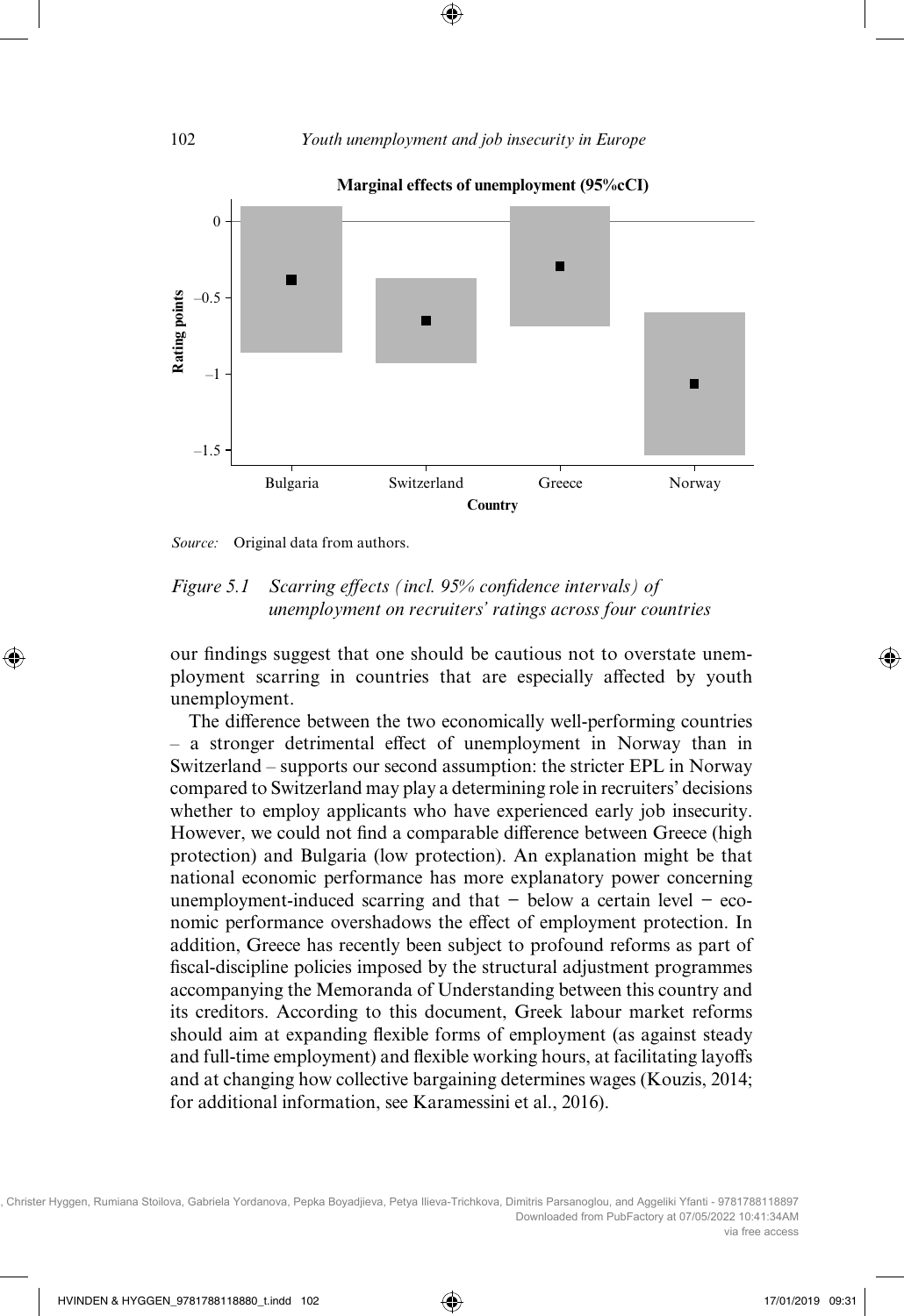#### **5.2 Unemployment Scarring for Different Educational Groups**

When testing for education-specific effects on unemployment scarring, we found evidence only for some of the countries in our sample (see Figure 5.2; also see Table 5A.2 in the Appendix, this chapter). In Switzerland, holders of upper-secondary school diplomas with vocational training experienced the strongest (-1.1) unemployment scarring, while holders of tertiary degrees experienced the weakest (insignificant) scarring (for an in-depth analysis of the Swiss case, see Shi et al., 2018). In Greece and Norway we observed a weak and insignificant tendency towards stronger scarring amongst upper-secondary school graduates, whereas in Bulgaria, lower-secondary school graduates seemed to experience the strongest scarring effects. Again, differentiating between different durations and timings of unemployment may lead to results that diverge from the current findings.

The evident unemployment scarring found for holders of vocational diplomas in Switzerland is in line with our assumptions. Di Prete et al. (2017) have argued that vocational graduates in countries with a pronounced dual-track IVET system enjoy high employability because employers trust IVET credentials, enabling, so one would expect, vocational graduates to transition smoothly into the labour market. Unemployment spells are outside the general norm and are therefore penalized by employers. But we did not observe the same kind of negative effect in Norway. As expected in Bulgaria and Greece, which both lack a company-based IVET system, we did not find significant differences between education levels. We thus found only partial support for our assumption that unemployment scarring is particularly strong for holders of vocational diplomas in countries where IVET is an important sector of upper-secondary education and where it is organized in a dual-track system. We might explain the weaker and insignificant effect in Norway compared to Switzerland with the less pronounced focus on dual-track vocational education in favour of a combination of school-based vocational education and company-based learning on the job.

Our results encourage further investigations into the long-term consequences of IVET in countries with strong dual-track IVET systems. We assume that recruiters do not expect to find interrupted career paths for holders of IVET diplomas because their overall job-finding rate is high, so that recruiters might interpret such occurrences as a sign of problematic traits in the job applicant. However, although vocational graduates have traditionally enjoyed smooth transitions from school to work, they increasingly face competition from more experienced job applicants because of the growing complexity in work content and expanding job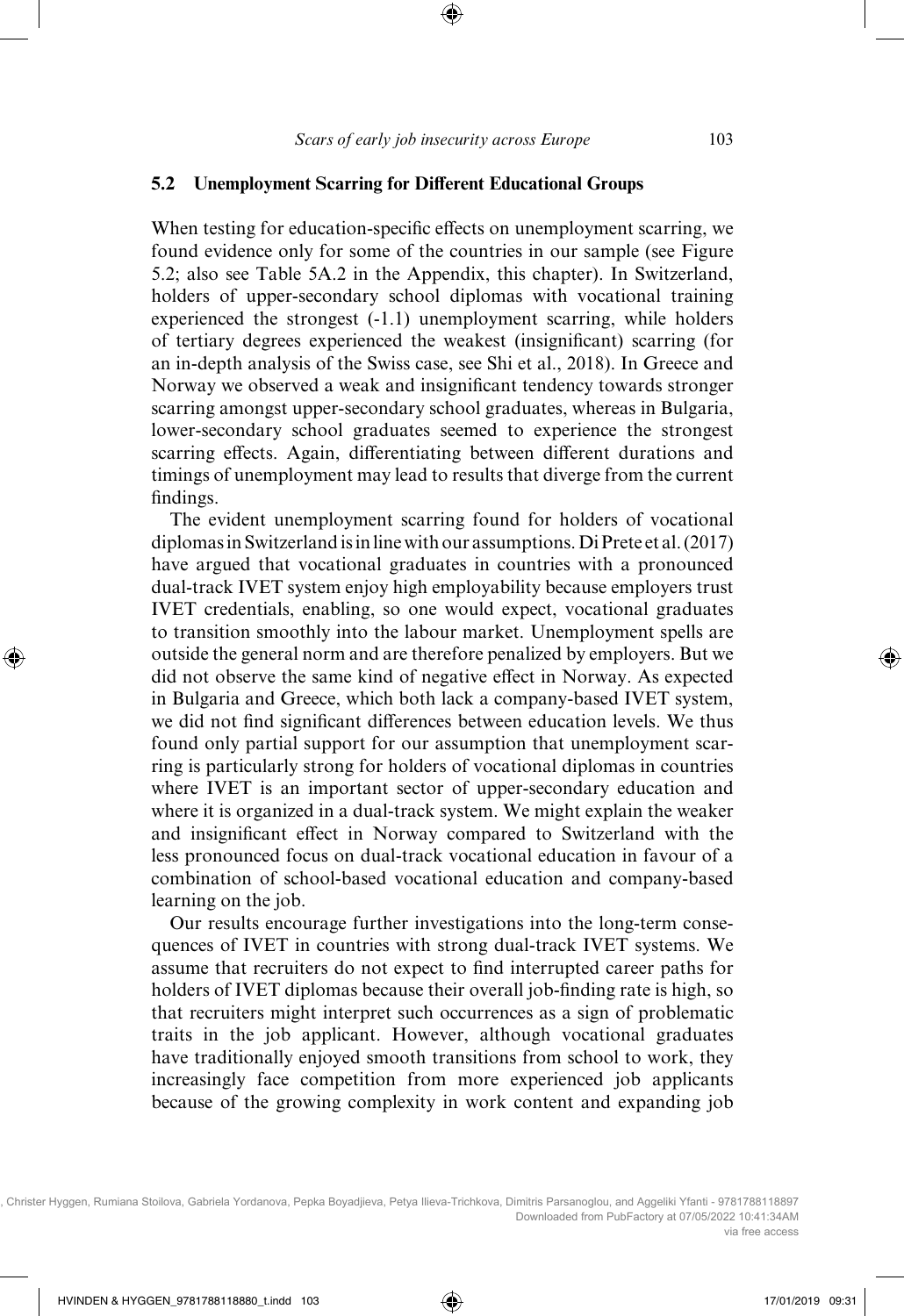



### *104*

yggen, Rumiana Stoilova, Gabriela Yordanova, Pepka Boyadjieva, Petya Ilieva-Trichkova, Dimitris Parsanoglou, and Aggeliki Yfanti - 9781788118897 Downloaded from PubFactory at 07/05/2022 10:41:34AM via free access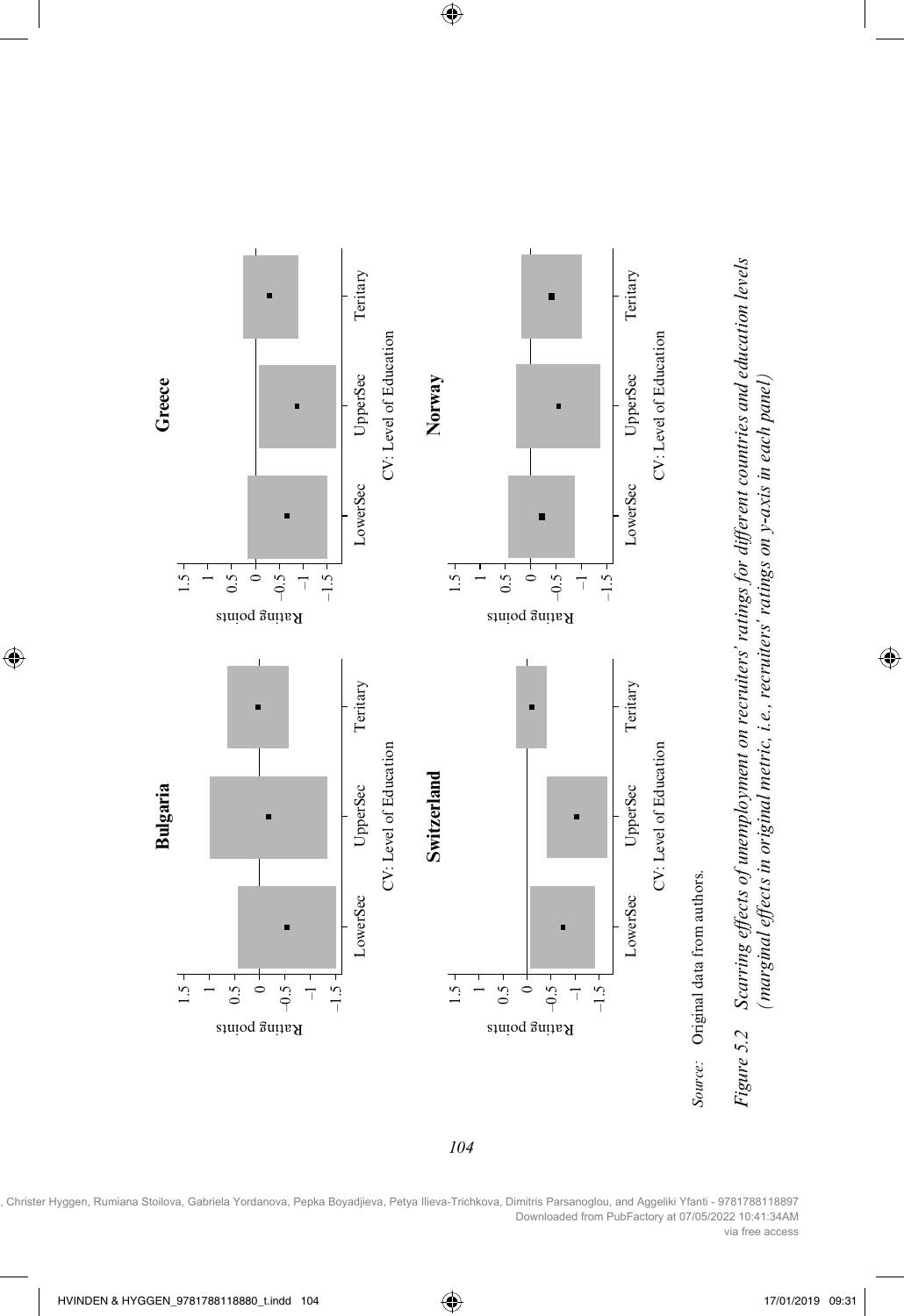requirements, as Salvisberg and Sacchi (2014) have shown for Switzerland. If the recruiter's perception and expectations do not adapt to these structural changes, holders of vocational diplomas with limited or insecure job experience may face increasing employment difficulties. Moreover, one might assume that the occupation-specific or even firm-specific skills gained during IVET could deteriorate faster than the more general skills acquired in tertiary education. Hence, unemployment spells might be particularly detrimental for holders of IVET qualifications.

We also checked for gender-specific differences in unemployment scarring. Our preliminary results showed that male and female applicants were penalized to similar extents for unemployment spells in every country in our sample. However, we suspect that gender-specific scarring may appear if one differentiates between occupational fields and job types that are more or less gender typical.

## 6 BEYOND UNEMPLOYMENT: FURTHER FACETS OF JOB INSECURITY

Job insecurity has different facets and it can also result in detrimental forms of employment in a person's future occupational career. For instance, when it is difficult to find employment, people may take jobs for which they are overqualified just so that they can earn income. Especially in countries with few vacancies and fierce competition between applicants, one can expect to find a larger share of people working in jobs for which they are overqualified. Such work experience can function either as a 'stepping stone' to better jobs in the future or as a 'dead end' (Pedulla, 2016). Furthermore, one can regard certain types of jobs as insecure jobs. For instance, temporary jobs with fixed contracts provide less security than permanent jobs (Scarpetta et al., 2012). In the following we are interested in how employers perceive such previous employment experiences when hiring for qualified vacancies.

### **6.1 Deskilling Jobs**

As with unemployment scarring, work experience in jobs for which one is overqualified and where previously acquired qualifications are no longer used and further trained ('bad jobs') is likely to contribute to deteriorating skills. In line with human capital theory, deskilling jobs can negatively influence one's future chances of finding a position that matches one's educational attainment and skill level. Signalling theory suggests that employers may interpret a deskilling job experience in one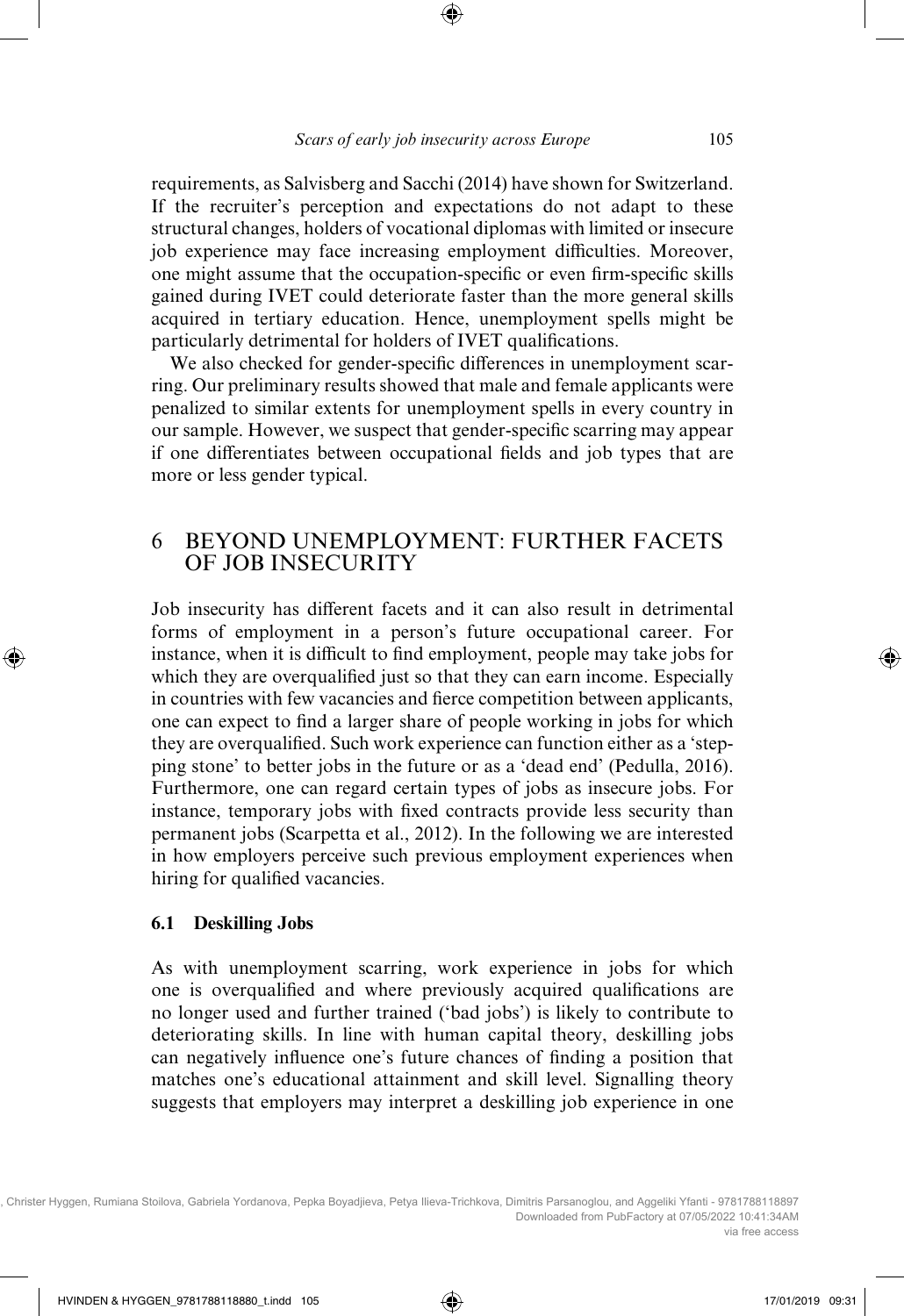of two ways. On the one hand, employers can see it as signalling the applicant's inability to find matching jobs or as indicating low motivation or low productivity (Karren and Sherman, 2012; Nunley et al., 2016). On the other hand, employers might understand deskilling job experiences as evidence of strong commitment to work and high motivation (Athey and Hautaluoma, 1994). Similar to employers' assessment of periods of unemployment, we can expect their view on deskilling job experiences to largely depend on contextual factors.

Our methodological design allowed us to measure recruiters' evaluations of work experience in deskilling jobs, which we represented as working as a call-centre agent for five years. By applying the same analytical strategies used in studying unemployment, we found that the negative effect of deskilling job experience on recruiters' ratings was stronger than the unemployment effect in all four countries. Our findings are thus in line with previous studies that have demonstrated the detrimental effect of deskilling job experience and have given less support to its positive effect on future employment chances. These results favour the explanation that employers interpret long periods of call-centre work as periods where previously acquired skills are no longer used, rather deteriorate, or as evidence of a job candidate's lack of interest in his/her learned occupation. We found no differences between genders in this regard.

We found the strongest penalization in employers' ratings of five-yearlong call-centre work in Norway (-3.4 points) and Bulgaria (-3.3 points), whereas the rating reductions in Greece and Switzerland amounted to substantially less (-2.2 points and -2.4 points, respectively; see Table 5A.3 in the Appendix, this chapter). The differences between Norway and Bulgaria as well as those between Greece and Switzerland were not significant. This pattern differs from the unemployment effects, where we observed stronger scarring in Norway and Switzerland. However, without more qualitative information a statistical comparison between countries of scarring effects from deskilling job experiences contributes little added value at this point. Furthermore, working as a call-centre agent may have a different status in each of the four countries. Depending on the job requirements (call centres that provide information services and helplines versus call centres aiming to sell merchandise and services), salary and sector (public versus private), working as a call-centre agent may be considered to be a higher or lower qualified job in different country contexts, and it may thus not necessarily be regarded as a deskilling job. How recruiters perceive call-centre work experience could depend on the overall job market situation, such as the labour market tightness in the specific occupational field and country. Moreover, the duration of having worked for five years in a call centre may be more plausible in some countries than in others. Hence, further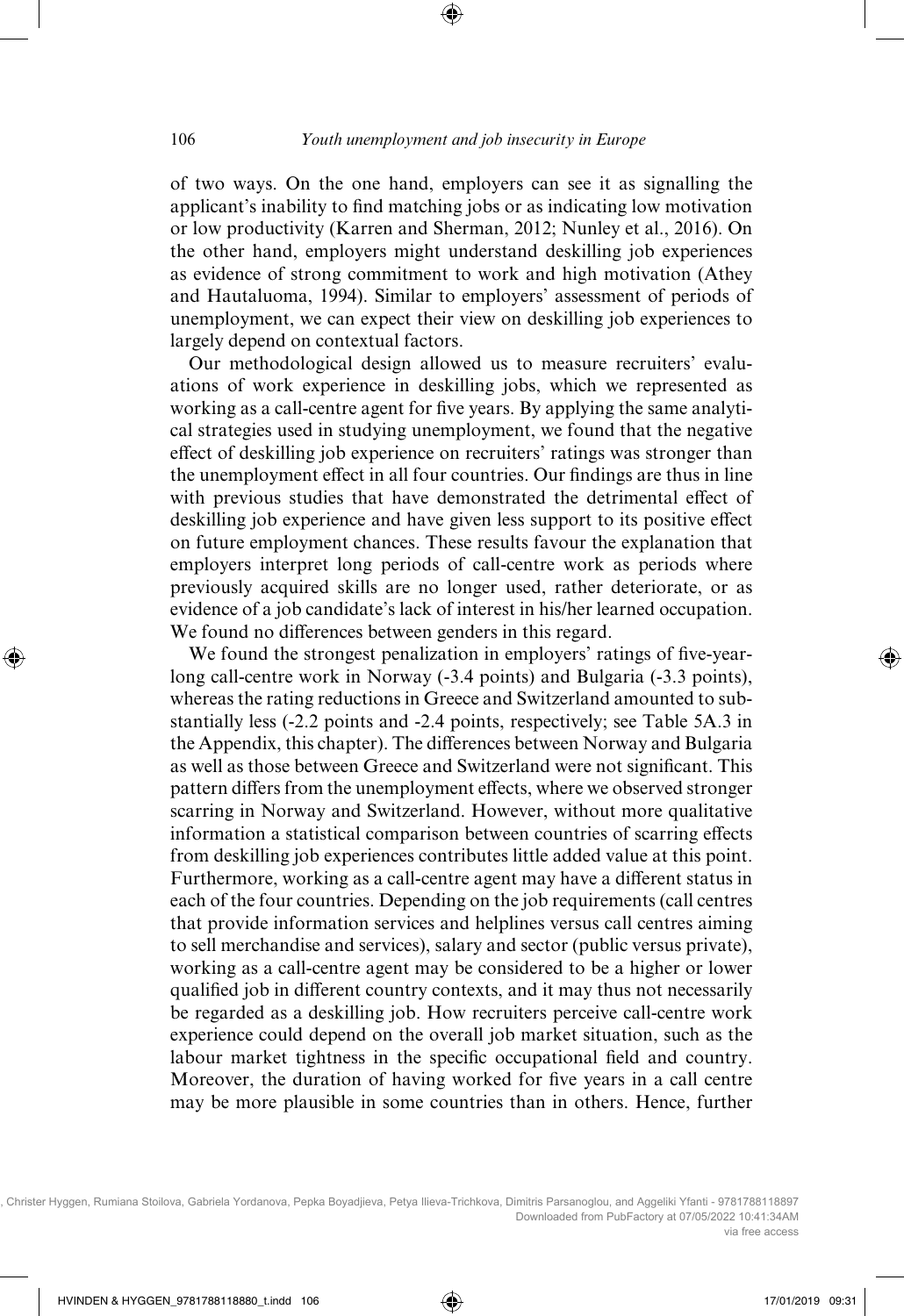research is needed to consider variations of the 'call-centre effect' between occupational fields within and between countries in order to explain the observed country differences.

Likewise, we should take the stronger negative effect of having worked in a call centre compared to having previous or ongoing unemployment – a result found in all four countries – with a grain of salt. Our research design set the maximum length of unemployment spells in the fictitious CVs at 20 months, whereas the work in deskilling jobs lasted five years. Nonetheless (and this is probably the most important lesson from this study), our findings clearly demonstrate that precarious work in deskilling jobs for a longer period of time has a detrimental impact on future chances of finding a job – irrespective of country.

#### **6.2 Job-Hopping**

Finally, job insecurity can be related to instability and uncertainty in employment conditions. Flexibility in the labour market often goes hand in hand with temporary employment contracts, which offer less stability than permanent contracts. Short-term contracts can lead to increased numbers of jobs or, in other words, to job-hopping. Frequent job changes may, in turn, affect future employment chances because employers may take job-hopping as a negative signal.

In order to study whether employers object to job-hopping, we included a question in the online survey asking: 'Would you have reservations about hiring a person who has been changing jobs frequently?' To be able to compare employers' perceptions about applicants' job-hopping and applicants' unemployment, we included another survey item: 'Would you have reservations about hiring a person who has been unemployed during the last two years?'

Figure 5.3 shows that employers clearly evaluated job-hopping more negatively than unemployment in all four countries. The share of respondents who had no reservations about hiring jobseekers who had been unemployed for the last two years was larger than the share of respondents who had no reservations about hiring applicants with frequent job changes. Similarly, the proportion of respondents who had reservations about hiring applicants with a history of job-hopping was considerably larger than the proportion of respondents who had reservations about hiring applicants with a history of unemployment. In further interpreting the results, one should keep in mind that social desirability might have driven some of these responses.

The descriptive statistics for the job-hopping item show that the share of employers with reservations about hiring applicants with job-hopping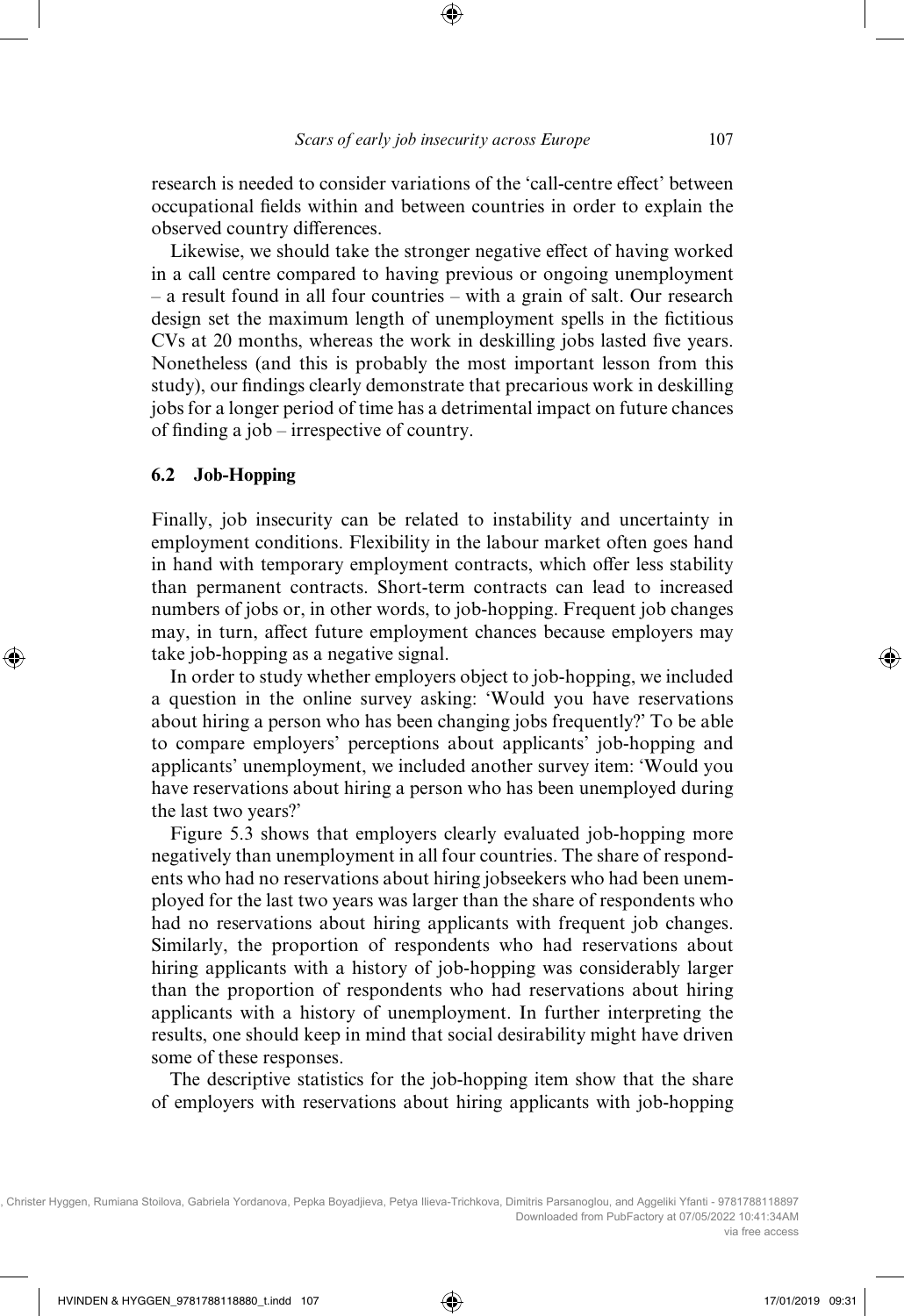

*Source:* Original data from authors.

### *Figure 5.3 Employers' assessments of unemployment and job-hopping compared*

behaviour was larger in Greece and Bulgaria than in Switzerland and Norway. This is the opposite pattern than for the evaluation of hiring longterm unemployed applicants, where the proportion of employers expressing reservations tended to be larger in Norway and Switzerland than in Bulgaria and, especially, in Greece (also see Section 5.1). It may be that in countries where the signal value of unemployment is generally weaker due to high shares of (youth) unemployment, recruiters pay more attention to other forms of job insecurity, such as job-hopping, which they may consider a more relevant signal in these national contexts. Our findings at least do not support the counterargument that in countries where job stability is low, jobhopping may serve less as a signal for recruiters than in countries with lower labour market volatility. Indeed, Ayllón and Ramos (2017) have found that levels of labour market volatility, which they measured in terms of changes in wages and transitions into and out of employment, are higher in Bulgaria and Greece than in Norway (the Swiss case was not included in their study). It is therefore reasonable to assume that, whereas unemployment can occur through no fault of one's own in contexts with high unemployment (and is therefore of little information value for recruiters), job-hopping is less likely to be interpreted as a consequence of the overall economic situation or as beyond the applicant's control. Employers may rather more often view job-hopping as a negative signal. To sum up, our results showing the detrimental effects of job-hopping on future employment chances suggest that additional attention should be given to diverse forms of job insecurity, as opposed to only unemployment.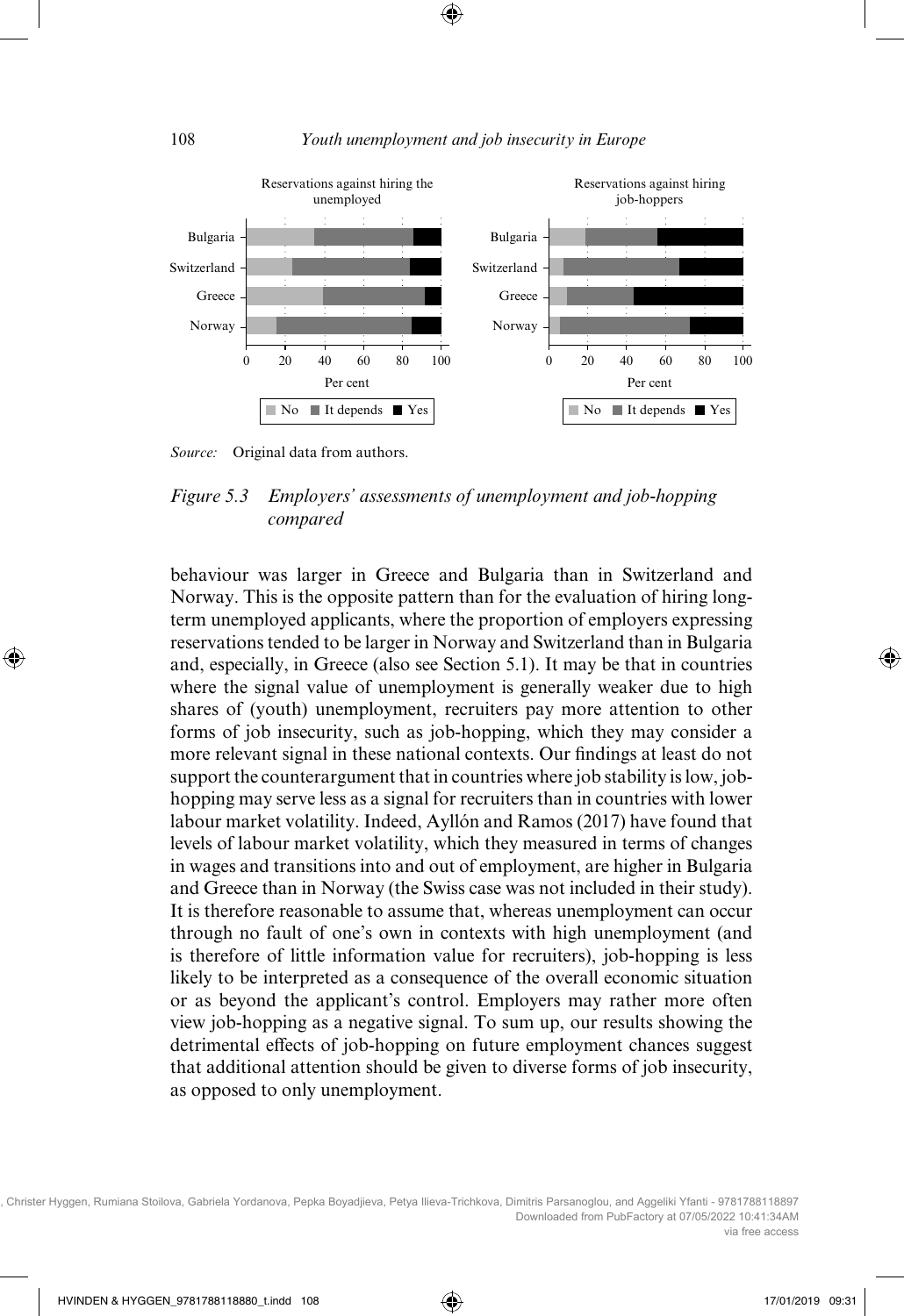## 7 SUMMARY AND CONCLUSION

In this study we analysed three contextual factors that are likely to determine how recruiters evaluate various signals of job insecurity in young job applicants' trajectories: the labour market conditions, measured by the share of young people who are unemployed in a country; the strictness of the country's EPL; and the design of the country's education system. We presented hypothetical CVs with different educational and occupational trajectories to real recruiters. The recruiters were then asked to rate these fictitious candidates on their chances of being considered for an advertised vacancy they were recruiting for at the time.

Our results suggest, first, that country differences in unemployment scarring are associated with different youth unemployment rates. In Norway and Switzerland, where youth unemployment was lowest, we found pronounced scarring effects from having been unemployed in the initial years of one's career, while no such effects were evident in Bulgaria and Greece, where youth unemployment was much more prevalent. Second, stronger employment protection might contribute to more pronounced unemployment scarring when national unemployment rates are taken into account. In addition, we found variations in unemployment scarring for different groups of educational attainment in Switzerland. In this country the system of upper-secondary education is strongly dominated by IVET, and IVET is mainly company based and dual track. Although it is commonly assumed that a dual-track IVET system enhances smooth school-to-work transitions for its graduates and reduces youth unemployment, our study shows that IVET graduates experience the strongest unemployment scarring in Switzerland. Our findings thus contribute to understanding unemployment scarring in relation to country-specific settings. We believe future research should take greater account of local and organizational contexts of scarring, such as the role of geographical location, firm size or the wage for the advertised position.

Another contribution of our study on scarring is that it draws attention to the diversity of job insecurity. An exclusive focus on unemployment is not sufficient for fully understanding how early job insecurity and 'bad jobs' affect labour market outcomes. We have shown that employers negatively evaluate job-hopping and work experience in deskilling jobs when assessing applicants. The detrimental impact of such experiences may be just as relevant as the effect of having a history of unemployment. In other words, there is a need for a more nuanced perception of what factors may have the most negative effects on young people's future labour market outcomes. For instance, having worked in deskilling jobs for a lengthy period may decrease future employment chances in skilled jobs more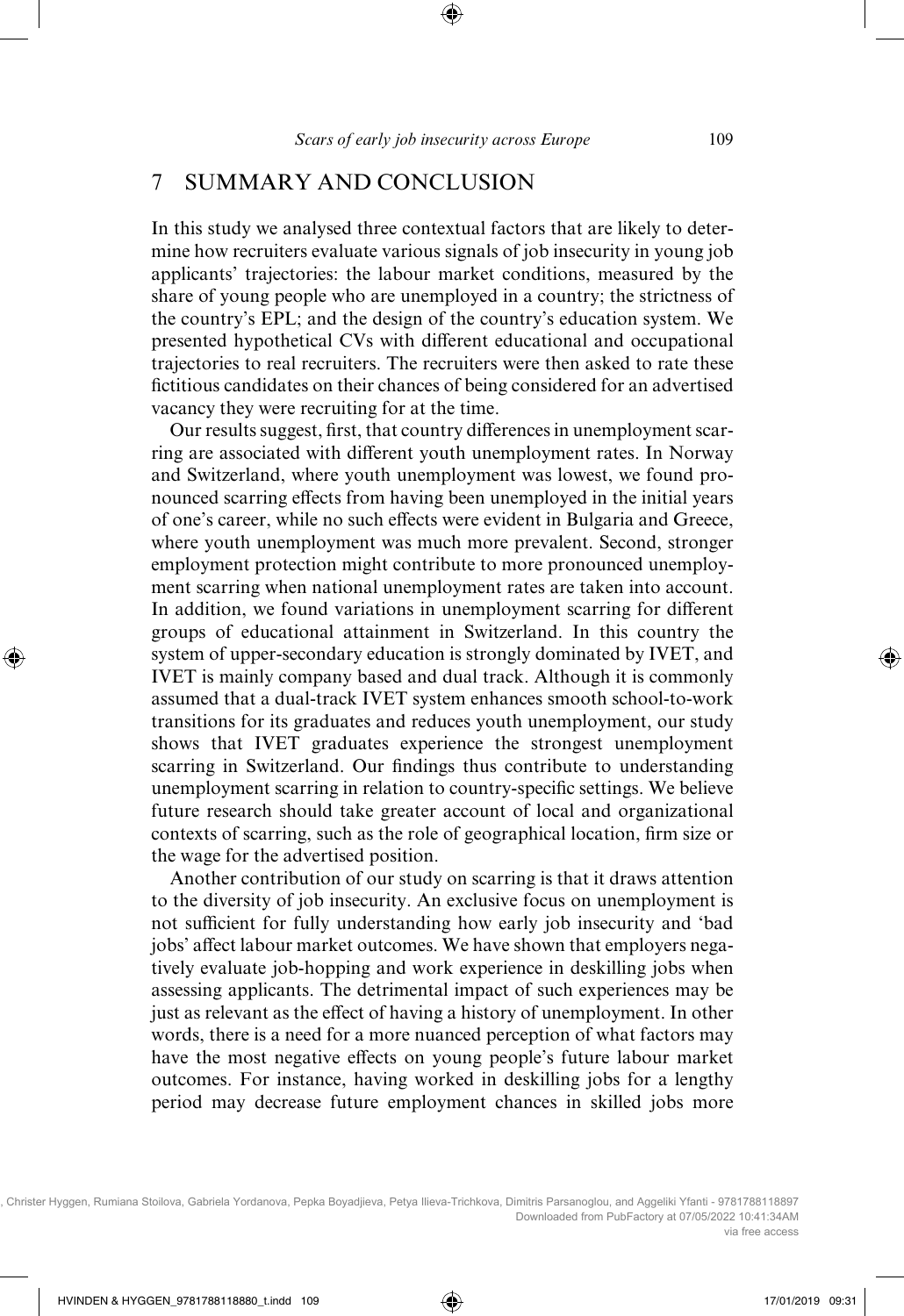strongly than an unemployment spell of up to 20 months. Our analysis shows that in some country contexts employers primarily had reservations about hiring applicants with a history of job-hopping, while they appeared to be less concerned about hiring applicants who had been unemployed.

These insights are relevant for discussions concerning passive and active labour market policies. Seeking to return skilled unemployed young people as quickly as possible to the labour market may compromise their long-term job prospects. In this light, national public employment services should carefully assess the appropriateness of their measures in individual cases. Because both deskilling jobs and job-hopping can have detrimental effects on a young worker's professional career, pushing the unemployed into the labour market at any price may not be a good strategy if it happens at the cost of job quality. Future employers may not see previous work in deskilling jobs as any better than having a history of unemployment, indeed quite the opposite. Likewise, taking up a series of temporary jobs may not be a promising career-building strategy for young workers. Jobhopping may easily have negative consequences for one's future chances of finding a skilled job. But the social and institutional contexts in which such scarring effects evolve are not yet very clear. More thorough research is needed on the effects of job-hopping and deskilling work experience in different economic and institutional contexts.

Finally, further analyses are desirable that take account of interaction effects between the characteristics of jobseekers and work organizations. Future research should investigate whether and how intersections between country- and firm-level contexts, individual characteristics like gender or ethnicity, and individual adjustments such as job-hopping impact on the risk of scarring. The analysis of gender differences in the risk of scarring needs to be sensitive towards gender-segregated occupational fields that are more or less inclusive for women and/or men.

## **REFERENCES**

- Allmendinger J (1989) Educational systems and labor market outcomes. *European Sociological Review* 5(3): 231–50.
- Allmendinger J and Leibfried S (2003) Education and the welfare state: The four worlds of competence production. *Journal of European Social Policy* 13(1): 63–81.
- Athey TR and Hautaluoma JE (1994) Effects of applicant overeducation, job status, and job gender stereotype on employment decisions. *The Journal of Social Psychology* 134(4): 439–52.

Atkinson J, Lesley G and Meager N (1996) *Employers, recruitment and the unemployed*. IES Report no. 325. Brighton, UK: Institute for Employment Studies. Auspurg K and Hinz T (2015) *Factorial Survey Experiments*. London, UK: Sage.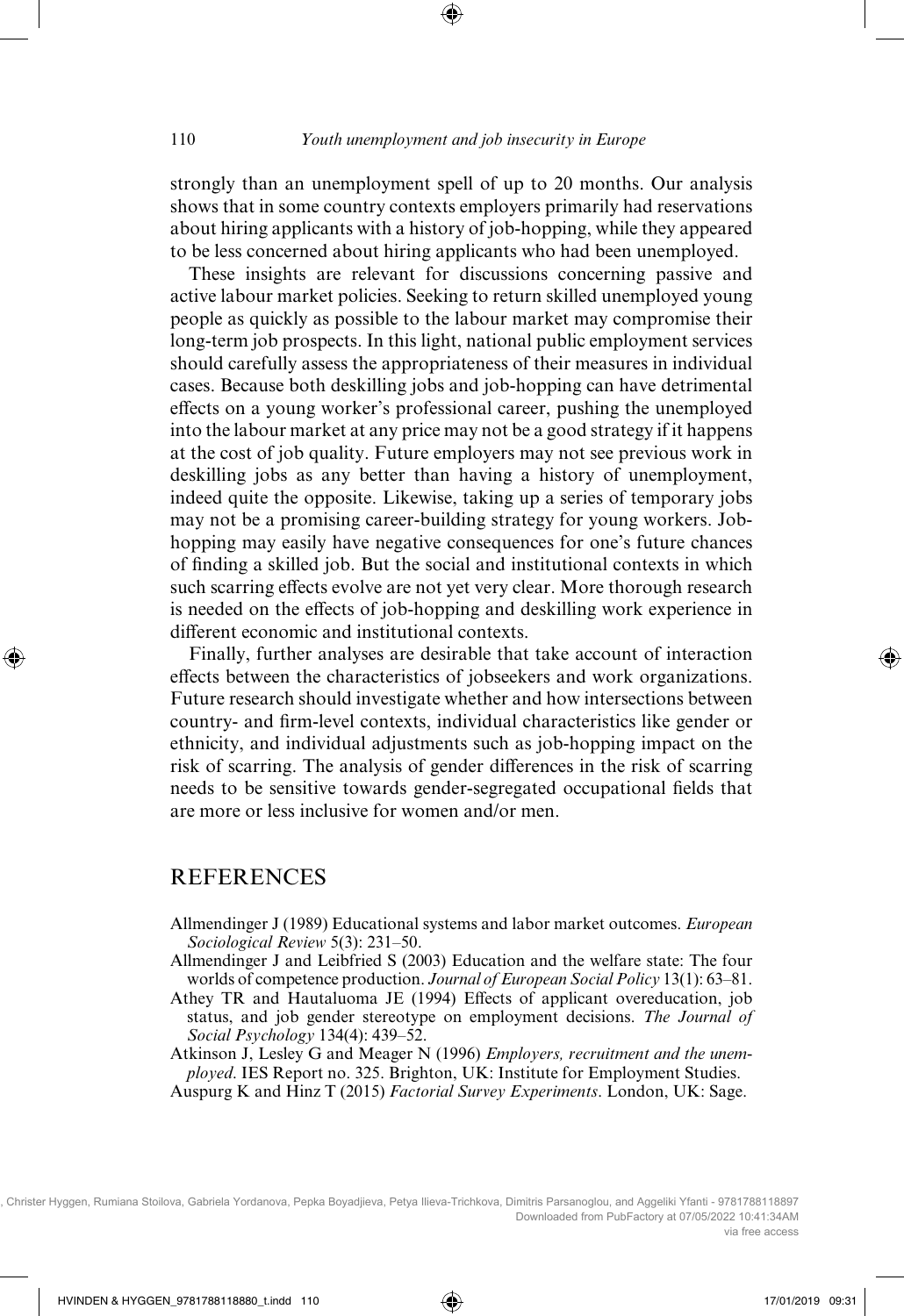- Ayllón S and Ramos X (2017) Youth earnings and labour market volatility in Europe. *International Labour Review*. Epub ahead of print 13 November 2017. DOI: 10.1111/ilr.12069.
- Bäckman O, Jakobsen V, Lorentzen T, Österbacka E and Dahl E (2011) *Dropping out in Scandinavia. Social exclusion and labour market attachment among upper secondary school dropouts in Denmark, Finland, Norway and Sweden*. IFFS Working Paper no. 8. Stockholm: Institute for Futures Studies.
- Biewen M and Steffes S (2010) Unemployment persistence. Is there evidence for stigma effects? *Economics Letters* 106(3): 188−90.
- Bills DB (2003) Credentials, signals, and screens: Explaining the relationship between schooling and job assignment. *Review of Educational Research* 73(4): 441–69.
- Bjerkeng H (2015) Feasibility study of the introduction of the Hamburg Model into Norwegian vocational education system. http://www.vet-bsr.eu/wp-content/ uploads/2015/09/Feasibility-study-2015-Norway.pdf (accessed 15 April 2017).
- Bonoli G (2014) Employers' attitudes towards long-term unemployed people and the role of activation in Switzerland. *International Journal of Social Welfare* 23(4): 421–30.
- Breen R (2005) Explaining cross-national variation in youth unemployment. Market and institutional factors. *European Sociological Review* 21(2): 125–34.
- Brown S and Taylor K (2009) *Reservation wages, expected wages and the duration of unemployment. Evidence from British panel data*. IZA Discussion Paper no. 3981. Bonn: Institute for the Study of Labor.
- Buchmann M and Sacchi S (1998) The transition from school to work in Switzerland. Do characteristics of the educational system and class barriers matter? In: Shavit Y and Müller W (eds) *From School to Work. A Comparative Study of Educational Qualifications and Occupational Destinations*. Oxford, UK: Clarendon Press, pp.407−42.
- Cedefop (2014) *Vocational Education and Training in Greece. Short Description*. Luxembourg: Publications Office of the European Union.
- Devins D and Hogarth T (2005) Employing the unemployed: Some case study evidence on the role and practice of employers. *Urban Studies* 42(2): 245–56.
- Dietrich H (2012) *Youth unemployment in Europe. Theoretical considerations and empirical findings. International Policy Analysis Report*. Bonn: Friedrich-Ebert-Stiftung.
- Di Prete TA, Eller CC, Bol T and Van de Werfhorst HG (2017) School-to-work linkages in the United States, Germany, and France. *American Journal of Sociology* 122(6): 1869–938.
- Eriksson S and Rooth D-O (2014) Do employers use unemployment as a sorting criterion when hiring. Evidence from a field experiment. *American Economic Review* 104(3): 1014–39.
- Eurostat (2014) Share of students in vocational programmes. https://ec.europa.eu/ eurostat/statistics-explained/index.php/File:Share\_of\_students\_in\_vocational\_pr ogrammes,\_2014(%25).png (accessed 6 September 2017).
- Eurostat (2015) Share of young people neither in employment nor in education and training, by sex and age, 2015. http://ec.europa.eu/eurostat/statistics-explained/ index.php/File:Share\_of\_young\_people\_neither\_in\_employment\_nor\_in\_educa tion and training, by sex and age,  $2015\frac{3}{25}$ .png (accessed 23 April 2017).
- Gangl M (2003a) The only way is up? Employment protection and job mobility among recent entrants to European labour markets. In: Kogan I and Müller W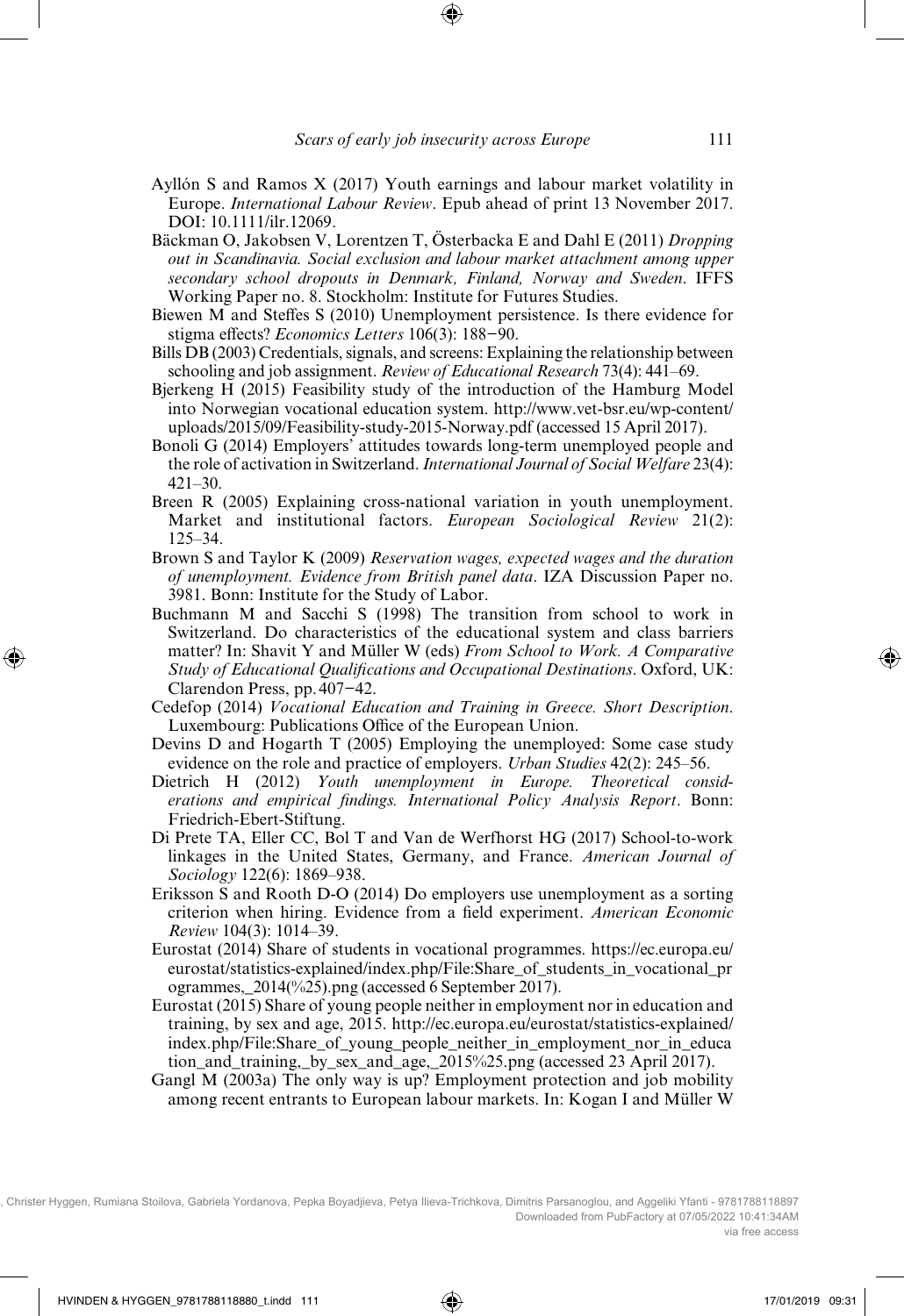(eds) *School-to-Work Transitions in Europe: Analyses of the EU LFS 2000 Ad Hoc Module*. Mannheim: MZES, pp. 121–50.

- Gangl M (2003b) Explaining change in early career outcomes: Labour market conditions, educational expansion, and youth cohort sizes. In: Müller W and Gangl M (eds) *Transitions from Education to Work in Europe*. Oxford, UK: Oxford University Press, pp.251−76.
- Georgiadis N (2014) *From school to work How are vocational education, training and employment related?* Perspective Report. Athens: *tion, training and employment related?* Perspective Report. Athens: Friedrich-Ebert-Stiftung.
- Heritage Foundation (2017) Index of economic freedom. http://www.heritage.org/ index/explore?view=by-region-country-year (accessed 6 September 2017).
- Hora O, Horáková M and Sirovátka T (2016) *Institutional determinants of early job insecurity in nine European countries*. NEGOTIATE Working Paper no. 3.4. www.negotiate-research.eu/files/2015/04/NEGOTIATE-working-paper-D3.4.pdf (accessed 27 April 2017).
- Hyggen C, Imdorf C, Parsanoglou D, Sacchi S, Samuel R, Stoilova R, Shi LP, Yfanti A and Yordanova G (2016) *Understanding unemployment scars: A vignette experiment of employers' decisions in Bulgaria, Greece, Norway and Switzerland*. NEGOTIATE Working Paper no. 7.2. www.negotiate-research.eu/files/2015/04/ NEGOTIATE-working-papers-no-D7.2.pdf (accessed 2 April 2018).
- ILO (2015) *Employment Protection Legislation: Summary Indicators in the Area of Terminating Regular Contracts (Individual Dismissals)*. Geneva: International Labour Organization.
- Imbens GW and Lynch LM (2006) Re-employment probabilities over the business cycle. *Portuguese Economic Journal* 5(2): 111–34.
- Imdorf C, Shi LP, Sacchi S, Samuel R, Hyggen C, Stoilova R, Yordanova G, Boyadjieva P, Ilieva-Trichkova P, Parsanoglou D and Yfanti A (2017) *Explaining employers' hiring decisions: A comparative study of employers' risk assessment*. NEGOTIATE Working Paper no. 7.3. https://negotiate-research.eu/files/2015/04/ NEGOTIATE\_working\_paper\_D7.3.pdf (accessed 2 April 2017).
- Karamessini M, Kominou K and Papazachariou A (2016) *Institutional determinants of early job insecurity in nine European countries*. National Report Greece for NEGOTIATE Working Paper no. 3.4. See https://negotiate-research.eu/ files/2018/07/WP-3.4\_National\_Report-Greece.pdf (accessed 28 April 2018).
- Karren R and Sherman K (2012) Layoffs and unemployment discrimination: A new stigma. *Journal of Managerial Psychology* 27(8): 848–63.
- Kouzis I (2014) Labour in the vortex of economic crisis and memoranda. In: Kiousis I and Zamparloukou S (eds) *Dimensions of the Current Crisis: Society and Crisis*. Athens: Pedio Publications, pp. 231−46.
- Lupi C and Ordine P (2002) Unemployment scarring in high unemployment regions. *Economics Bulletin* 10(2): 1–8.
- Ma CA and Weiss AM (1993) A signaling theory of unemployment. *European Economic Review* 37(1): 135–57.
- Mooi-Reci I and Ganzeboom HB (2015) Unemployment scarring by gender: Human capital depreciation or stigmatizing? Longitudinal evidence from the Netherlands, 1980–2000. *Social Science Research* 52: 642–58.
- Nunley MJ, Pugh A, Romero N and Seals RA (2016) The effects of unemployment and underemployment on employment opportunities: Results from a correspondence audit of the labor market for college graduates. *Industrial and Labour Relations Review* 70(3): 642–69.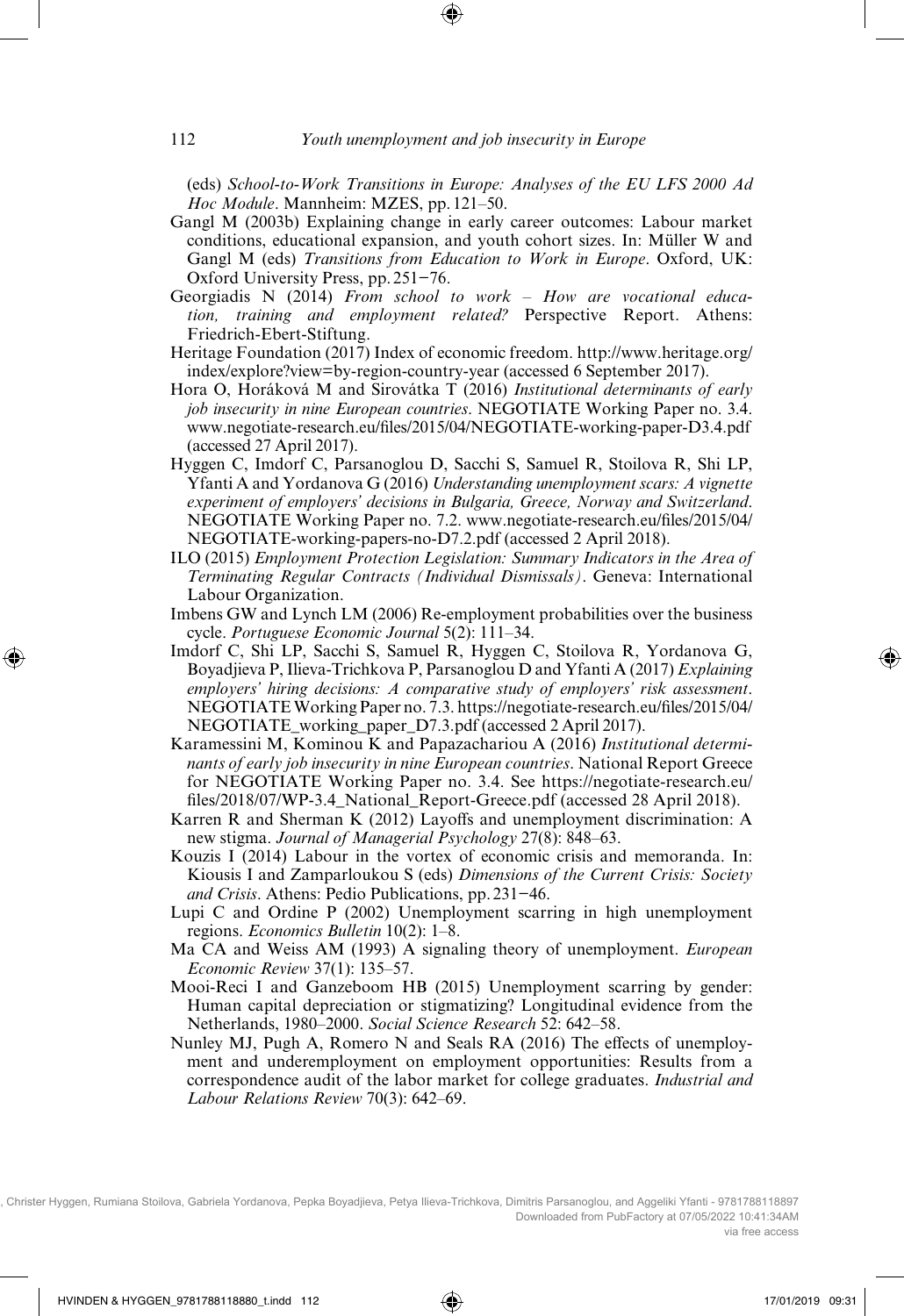- Pedulla DS (2016) Penalized or protected? Gender and the consequences of nonstandard and mismatched employment histories. *American Sociological Review* 81(2): 262–89.
- Pissarides CA (1992) Loss of skill during unemployment and the persistence of employment shocks. *The Quarterly Journal of Economics* 107(4): 1371–91.
- Pissarides CA (2000) *Equilibrium Unemployment Theory*. 2nd ed. Cambridge, MA: MIT Press.
- Sacchi S, Kriesi I and Buchmann M (2016) Occupational mobility chains and the role of job opportunities for upward, lateral and downward mobility in Switzerland. *Research in Social Stratification and Mobility* 44: 10–21.
- Salvisberg A and Sacchi S (2014) Labour market prospects of Swiss career entrants after completion of vocational education and training. *European Societies* 16(2): 255–74.
- Scarpetta S, Livanos I, Núñez I, Riddell WC, Song X and Sonnet A (2012) Challenges facing European labour markets: Is a skill upgrade the appropriate instrument? *Intereconomics* 47(1): 4–30.
- Scarpetta S, Sonnet A and Manfredi T (2010) *Rising youth unemployment during the crisis: How to prevent negative long-term consequences on a generation?* OECD Social, Employment and Migration Working Paper no. 106. Paris: OECD.
- SERI (2015) *Vocational and professional education and training in Switzerland: Facts and figures 2015*. Berne: State Secretariat for Education, Research and Innovation.
- Shi LP, Imdorf C, Samuel R and Sacchi S (2018) How unemployment scarring affects skilled young workers: Evidence from a factorial survey of Swiss recruiters. *Journal of Labour Market Research* 52(7): DOI: https://doi.org/10.1186/ s12651-018-0239-7.
- Spence M (1973) Job market signaling. *The Quarterly Journal of Economics* 87(3): 355–74.
- Van der Velden R and Wolbers M (2001) *The integration of young people into the labour market within the European Union: The role of institutional settings*. TSER/ROA Working Paper no. 7E. Maastricht: Research Centre for Education and the Labour Market.
- Van der Velden R and Wolbers M (2003) The integration of young people into the labour market: The role of training systems and labour market regulation. In: Müller W and Gangl M (eds) *Transition from Education to Work in Europe: The Integration of Youth into EU Labour Markets*. Oxford, UK: Oxford University Press, pp. 186−211.
- Walther A (2006) Regimes of youth transitions: Choice, flexibility and security in young people's experiences across different European contexts. *Young* 14(2): 119–39.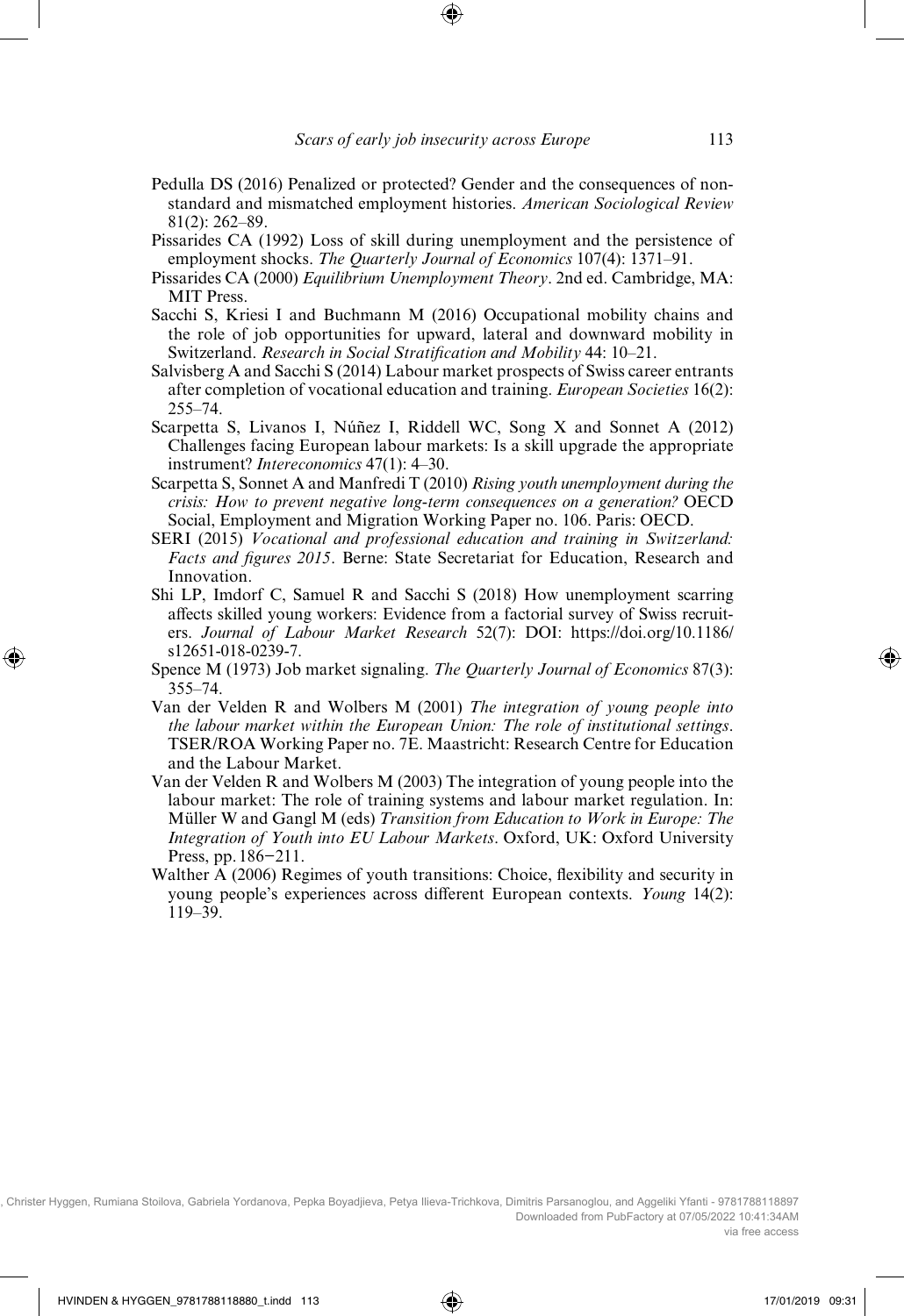# APPENDIX

| Experimental<br>variables                   | Levels of the experimental variables                                                                                                                                                 |  |  |  |
|---------------------------------------------|--------------------------------------------------------------------------------------------------------------------------------------------------------------------------------------|--|--|--|
| Level and<br>occupational<br>specificity of | Lower-secondary education and occupation-specific low-skill<br>1.<br>job experience (credentials and job title according to the<br>occupational field)                               |  |  |  |
| education and<br>work experience            | 2.<br>Occupation-specific upper-secondary education and<br>occupation-specific middle-skill job experience (credentials<br>and job title according to the occupational field)        |  |  |  |
|                                             | Occupation-specific tertiary education and occupation-<br>3.<br>specific high-skill job experience (credentials and job title<br>according to the occupational field)                |  |  |  |
|                                             | Lower-secondary education and non-occupation-specific<br>4.<br>low-skill job experience (credentials and job titles from the<br>retail trade sector)                                 |  |  |  |
|                                             | Non-occupation-specific upper-secondary education<br>5.<br>and non-occupation-specific middle-skill job experience<br>(credentials and job titles from the retail trade sector)      |  |  |  |
|                                             | Non-occupation-specific tertiary education and non-<br>6.<br>occupation-specific high-skill job experience (credentials and<br>job titles from the retail trade sector)              |  |  |  |
|                                             | Lower-secondary education and work experience in<br>7.<br>deskilling jobs (credentials according to the occupational<br>field and job title 'call-centre agent')                     |  |  |  |
|                                             | 8.<br>Occupation-specific upper-secondary education and work<br>experience in deskilling jobs (credentials according to the<br>occupational field and job title 'call-centre agent') |  |  |  |
|                                             | Occupation-specific tertiary education and work experience<br>9.<br>in deskilling jobs (credentials according to the occupational<br>field and job title 'call-centre agent')        |  |  |  |
| Duration                                    | No unemployment<br>1.                                                                                                                                                                |  |  |  |
| and timing of                               | 10 months of unemployment after graduation<br>2.                                                                                                                                     |  |  |  |
| unemployment                                | 20 months of unemployment after graduation<br>3.                                                                                                                                     |  |  |  |
|                                             | 4.<br>10 months of unemployment between jobs                                                                                                                                         |  |  |  |
|                                             | 5.<br>20 months of unemployment between jobs                                                                                                                                         |  |  |  |
|                                             | 10 months of current unemployment<br>6.                                                                                                                                              |  |  |  |
|                                             | 20 months of current unemployment<br>7.                                                                                                                                              |  |  |  |
| Gender                                      | 1.<br>Male                                                                                                                                                                           |  |  |  |
|                                             | 2.<br>Female                                                                                                                                                                         |  |  |  |
| National-specific                           | 1.<br>Bulgaria: job experience abroad (yes/no)                                                                                                                                       |  |  |  |
| variable                                    | 2.<br>Greece: participation in ALMP during unemployment (yes/no)                                                                                                                     |  |  |  |
|                                             | 3.<br>Norway: participation in ALMP during unemployment (yes/<br>no)                                                                                                                 |  |  |  |
|                                             | Switzerland: job-hopping experience (yes/no)<br>4.                                                                                                                                   |  |  |  |

*Table 5A.1 Description of experimental variables and their levels*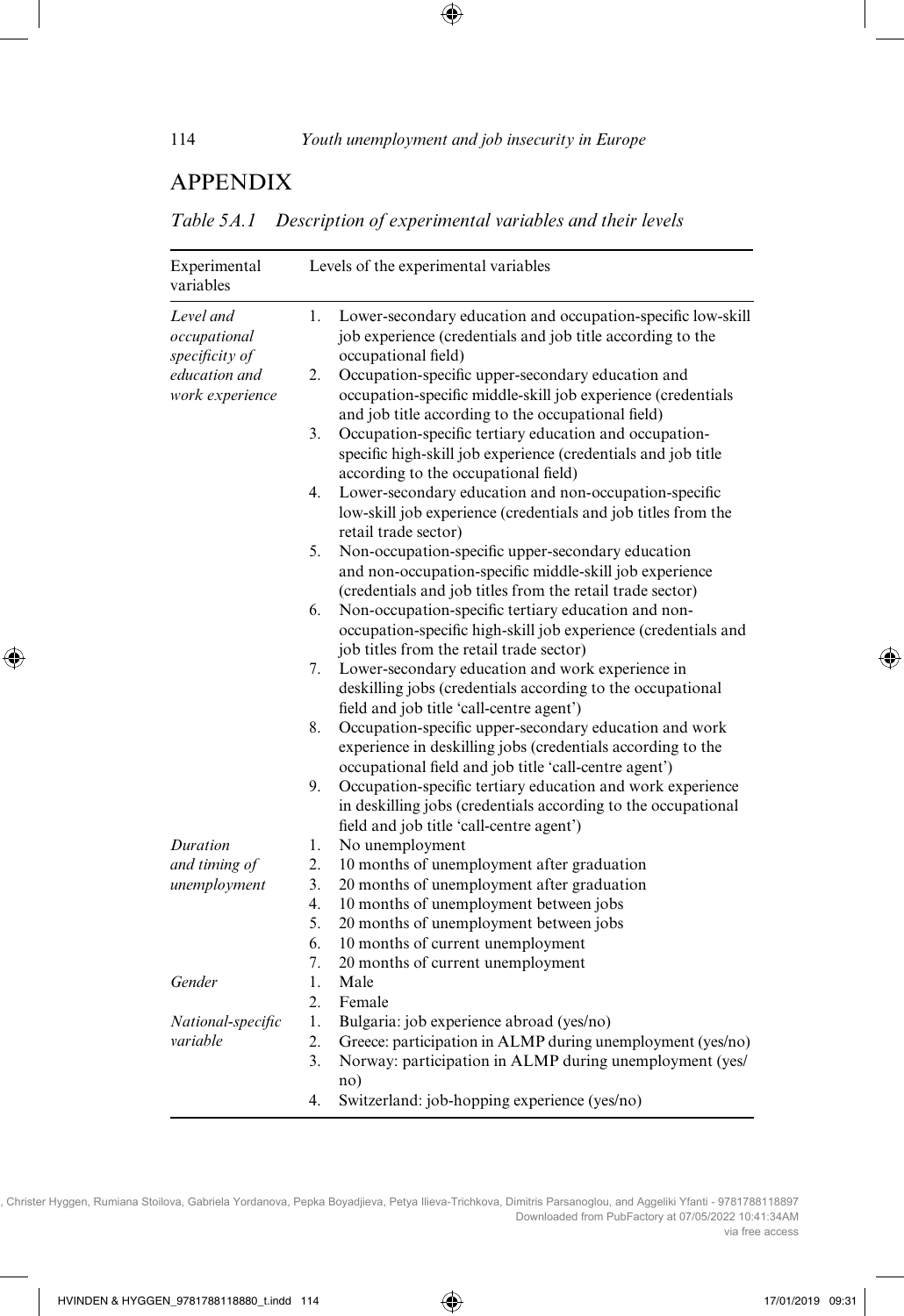|                       | Greece   | <b>Bulgaria</b> | Switzerland | Norway     |  |  |
|-----------------------|----------|-----------------|-------------|------------|--|--|
| Overall               | $-0.29$  | $-0.38$         | $-0.65***$  | $-1.07***$ |  |  |
|                       | (0.20)   | (0.24)          | (0.14)      | (0.24)     |  |  |
| By education level    |          |                 |             |            |  |  |
| Lower-                | $-0.67$  | $-0.56$         | $-0.76*$    | $-0.21$    |  |  |
| secondary             | (0.43)   | (0.50)          | (0.34)      | (0.34)     |  |  |
| Upper-                | $-0.88*$ | $-0.18$         | $-1.05***$  | $-0.54$    |  |  |
| secondary             | (0.42)   | (0.59)          | (0.32)      | (0.42)     |  |  |
| Tertiary              | $-0.31$  | 0.01            | $-0.11$     | $-0.42$    |  |  |
|                       | (0.29)   | (0.31)          | (0.17)      | (0.30)     |  |  |
| By occupational field |          |                 |             |            |  |  |
| Mechanics             | $-0.54$  | $-0.35$         | $-0.28$     | $-0.06$    |  |  |
|                       | (0.34)   | (0.38)          | (0.21)      | (0.32)     |  |  |
| Finance               | $-0.83+$ | $0.61+$         | $-0.30$     | $-0.14$    |  |  |
|                       | (0.47)   | (0.34)          | (0.28)      | (0.26)     |  |  |
| Nursing               | $-0.60$  | $-1.07*$        | $-0.74**$   | $-0.25$    |  |  |
|                       | (0.41)   | (0.44)          | (0.26)      | (0.27)     |  |  |
| Catering              | $-0.82*$ | 0.38            | $-0.80*$    | $-0.78$    |  |  |
|                       | (0.35)   | (0.79)          | (0.36)      | (0.76)     |  |  |
| <b>ICT</b>            | $-0.43$  | $-0.79+$        | $-0.96***$  | $-0.90*$   |  |  |
|                       | (0.38)   | (0.47)          | (0.29)      | (0.41)     |  |  |

*Table 5A.2 Marginal effects of unemployment*

*Notes:* Standard errors in parentheses. Significance levels: +  $p < 0.10$ ; \*)  $p < 0.05$ ; \*\*)  $p < 0.01$ ; \*\*\*)  $p < 0.001$ .

*Source:* Original data from authors.